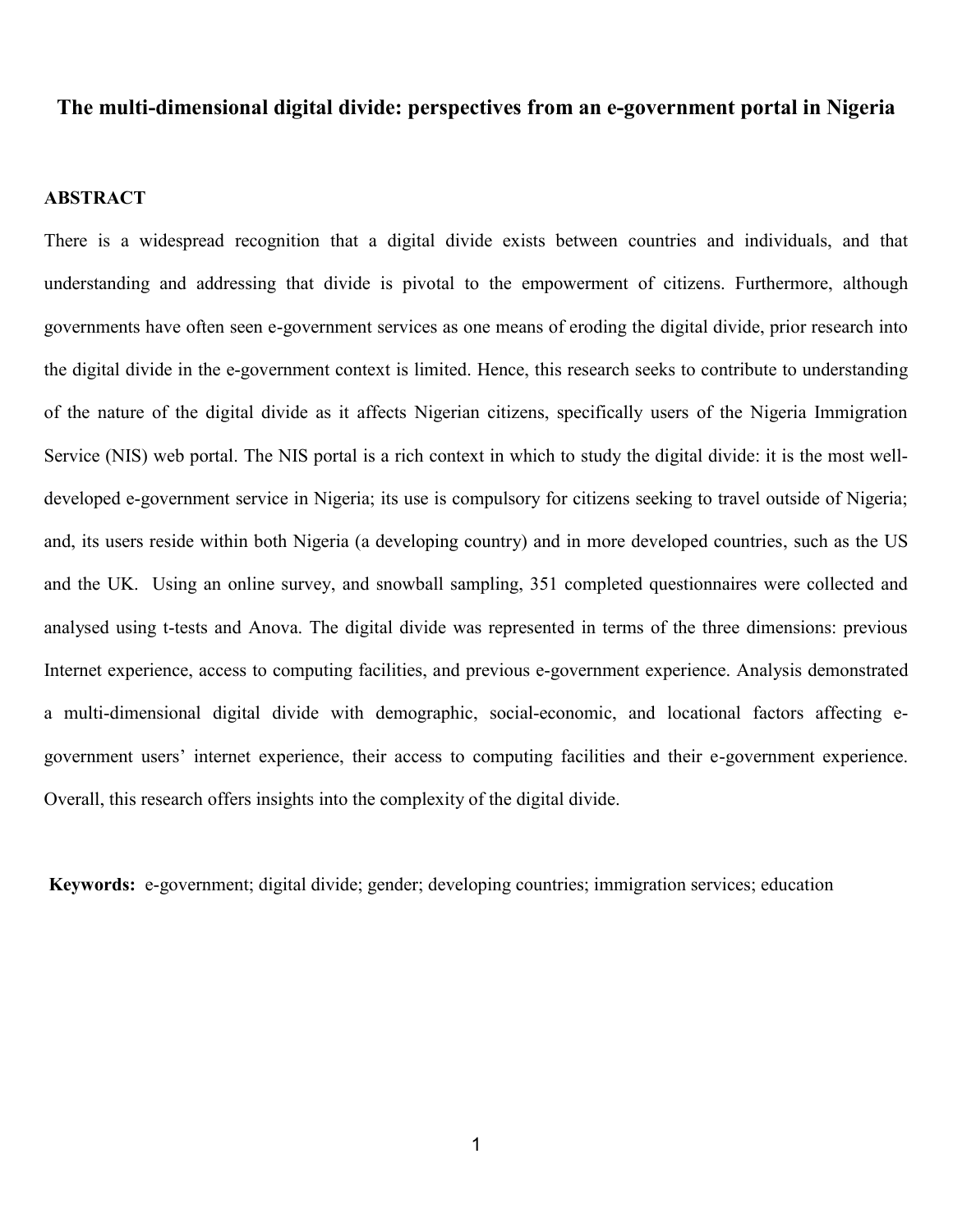# **1. Introduction**

The digital divide has been recognised as relating to inconsistencies between individuals, households, businesses and geographical locations with regard to their access to resources and computing facilities, and to their use of information and communication tools, including the internet (Organisation for Economic Co-operation and Development [OECD], 2001; Wanasika, 2003; Prahalad, 2004; Norris, 2006; Po-An Hsieh, Rai & Keil, 2008; Tayo, Thompson & Thompson, 2015). It also refers to a discrepancy between those having the skills, knowledge and capabilities to utilise technologies and those who do not (Jurich, 2000; Cullen, 2001; Sitawa-Ogutu & Rege, 2010; Hall & Owens, 2011). The extent of the digital divide can be affected by various demographic, socioeconomic and locational variables, including gender, age, education, employment, income and location. Whilst there is a widespread recognition that the digital divide can exist within countries, with, for example, in developed countries, older or less well-educated groups having a lower level of access to computing technologies and the internet as well as a lower level of skills (e.g. Bertot, 2003; Sitawa-Ogutu & Rege, 2010; Hall & Owens, 2011), one of the most explored research areas relates to the digital divide between countries. This focus represents an acknowledgement that numerous developing nations, including Nigeria, as well as China, Russia and Brazil, are lagging behind in their efforts to reduce the digital-divide with low levels of internet utilisation and restricted development of e-commerce (Bertot, 2003; Akanbi & Akanbi, 2012; Forum for East Asia-Latin America Cooperation [FEALAC], 2014). In particular, many developing countries have significant challenges in developing their information and communication technology infrastructure (Vu, 2011; Gomez & Panther, 2012). However, on the other hand, such technologies are seen as having the potential to provide opportunities, support economic growth and increase democracy in such countries (Shirazi, Ngwenyama & Morawczynski, 2010).

Given both the challenges and opportunities associated with a strong information and communications infrastructure, some developing countries have invested in innovation concerned with e-government services not only as an opportunity to streamline and improve access to government information, services, and political and policy making processes, but also as a means of investing in technology infrastructure and developing the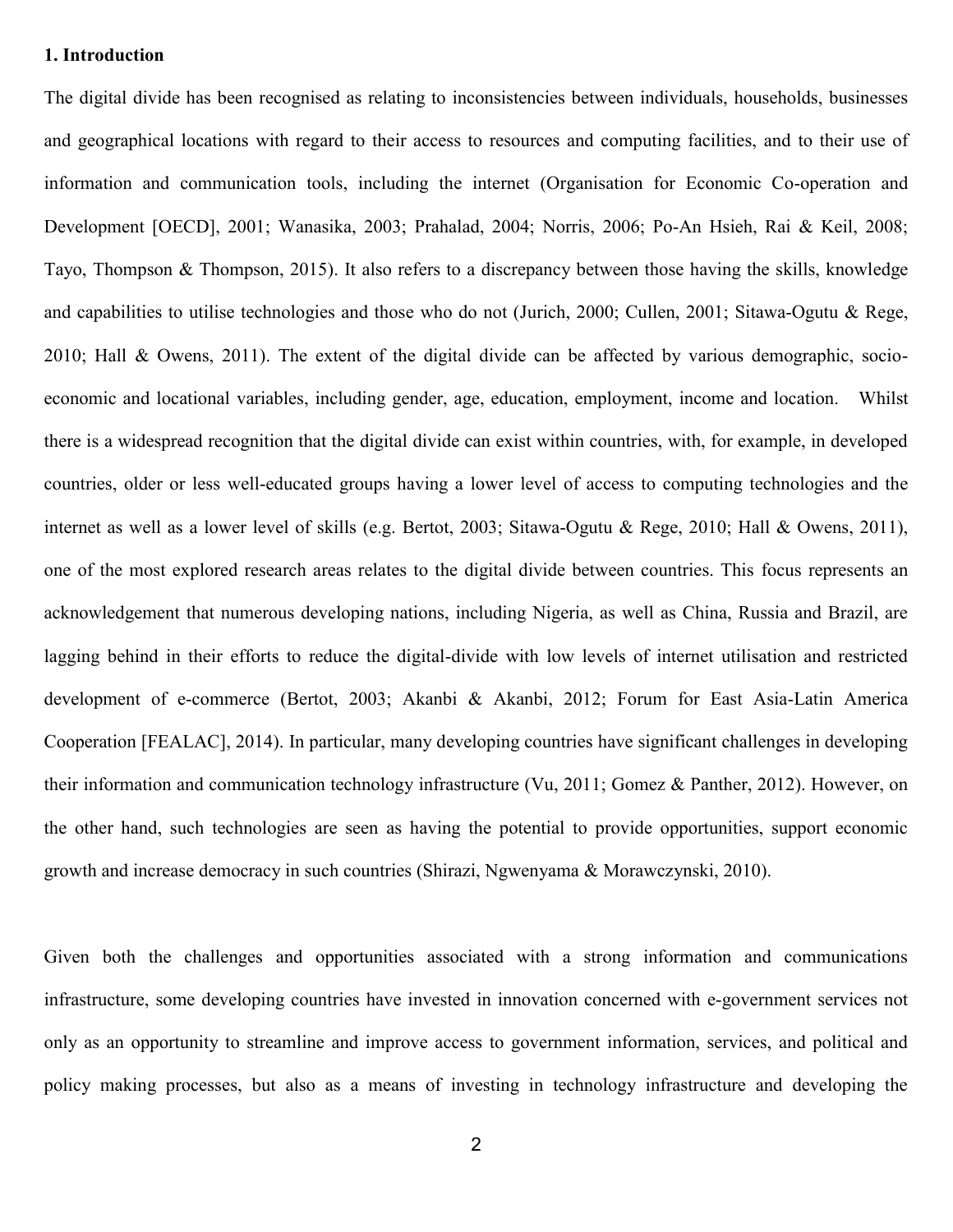computer and internet skills of their populations (Chinn & Fairlie, 2006; Bélanger & Carter, 2009; Vicente & López, 2011). As these are viewed as important initiatives, there is a growing body of research reporting on egovernment projects in developing countries. Some of these studies comment on the digital divide, but a number of authors have called for further study of the nature of the digital divide in the context of e-government, suggesting that there is a specific need for such research in developing countries and specifically, Africa. (Chatfield  $\&$ Alhujran, 2009; Yonazi, Sol & Boonstra, 2010; Al-Shboul et al., 2014). Accordingly, there is scope for further research into the nature of the digital divide in different countries and across a range of e-government initiatives.

More specifically, the limited studies on the digital divide in Africa, demonstrate that Africa faces a high level of inequality, a weak IT communication system, particularly in rural areas, and a lack of willingness to invest in ICT with a view to address related issues on the part of governments (Thompson & Walsham, 2010). Nkwe (2012) and Nkohkwo & Islam (2013) suggest that this low level of internet penetration and inadequate telecommunication and technological infrastructure in Africa contributes to a digital divide regarding e-government services implementation. This is especially important as the digital divide is interrelated with social, political, educational and economic issues and can potentially reproduce existing social disparities. Hence, this research is based on an egovernment portal provided in one of the larger African countries, Nigeria. Nigeria has been chosen as the context for this study because not only is it a large developing country, with considerable wealth, but also has considerable challenges in both developing IT infrastructure and in educating its very large population. The e-government service that is used as the basis of the study is the Nigeria Immigration Service (NIS) portal. This is the most welldeveloped e-government service in Nigeria, and its use is compulsory for citizens seeking to travel outside of Nigeria. Also, given its focus on immigration, it is possible to compare the profiles and views of Nigerian citizens who are resident inside and outside of Nigeria. The opportunity to make this comparison is a unique aspect of this study. The aim of this study is, then, to explore the effect of demographic, socio-economic, and locational factors on the dimensions of the digital divide: access to computing facilities, previous internet experience, and previous e-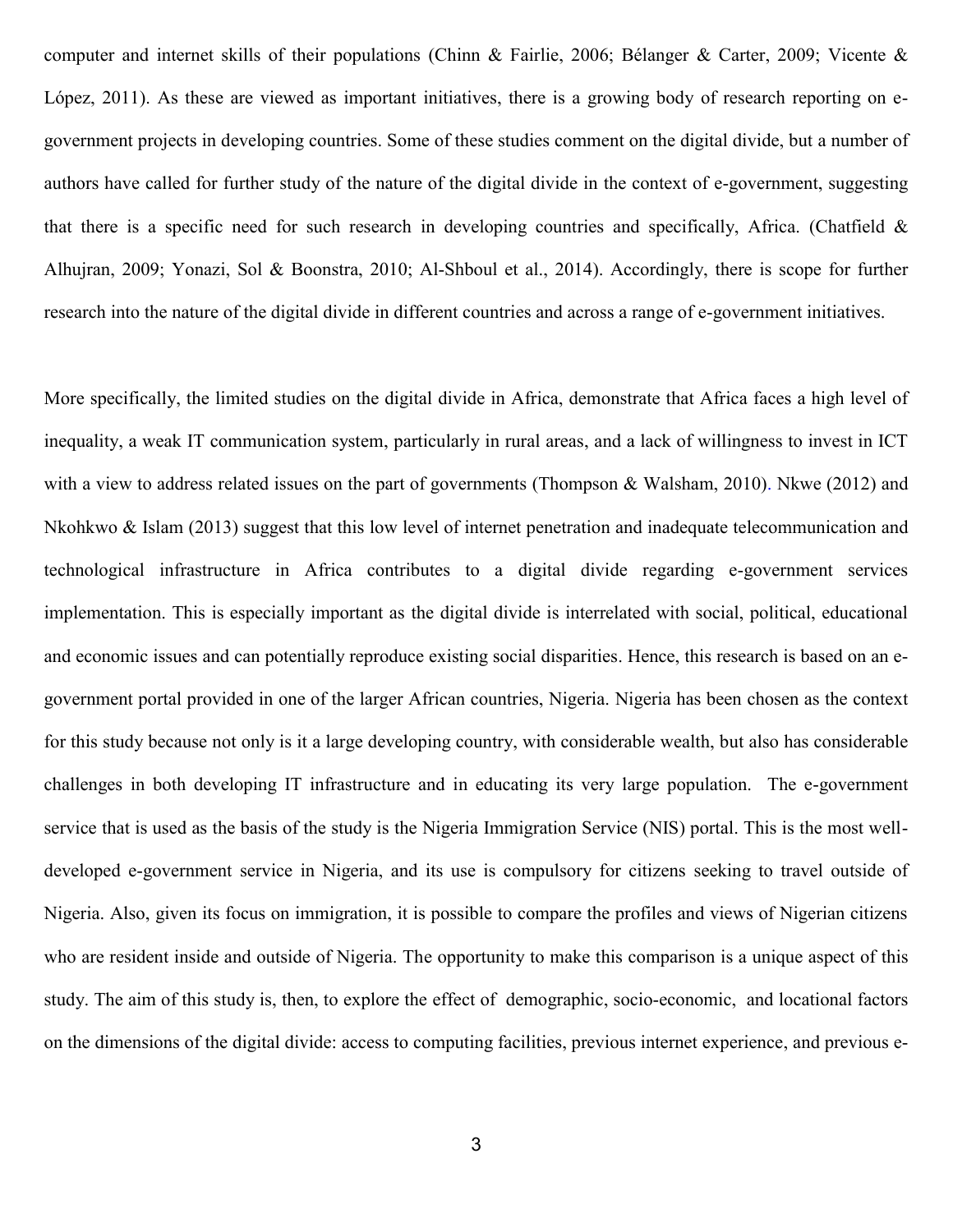government experience. On this basis, the Multi-Dimensional Digital Divide Model (MDDDM) is proposed and recommendations are offered for further research and practice.

The remainder of this article is structured as follows. The following section presents the theoretical background for proposing a multi-dimensional digital divide model, with two distinct facets, the components of the divide, and the factors that impact on those factors, and undertakes hypothesis development. In Section 3, the research approach for empirically testing the hypotheses is presented. Next, the findings from the research, based on both descriptive statistics and hypothesis testing, are presented and discussed. Finally, conclusions and recommendations for further research and practice are presented.

#### **2. Theoretical background and hypotheses**

### *2.1 Defining the digital divide*

This study focuses on the digital divide in the use of e-government services. According to Norris (2000), Cullen (2001) and Hall & Owens (2011), the digital divide is the technology gap between individuals with access to computerised technology and those with constrained, or no means of access, although Brandtzæg, Heim & Karahasanović (2011) offer a slightly broader definition suggesting that the digital divide can be characterised as unequal access to computing facilities. Other authors have recognized that the digital divide also has a dimension that is associated with the skills to make use of computing technology (Min, 2010; Van Deursen & Van Dijk, 2010). Yet other authors refer to the digital divide in terms of the demographic variables that, may for example, influence the level of access to computing facilities or technology skills, focusing for instance on gender (Antonio & Tuffley, 2014), income (Servon & Nelson, 2001) or broader concepts such as socio-economical advantage and disadvantage (Hsieh, Rai & Keil, 2008). Indeed, one of the difficulties in building a coherent body of knowledge regarding the digital divide is the inclusion of both access and skills and the demographics that might influence access and skills (Sylvester & McGlynn, 2010). This research incorporates both types of variables into the proposed Multi-Dimensional Digital Divide Model (MDDDM) and explores some of the relationships between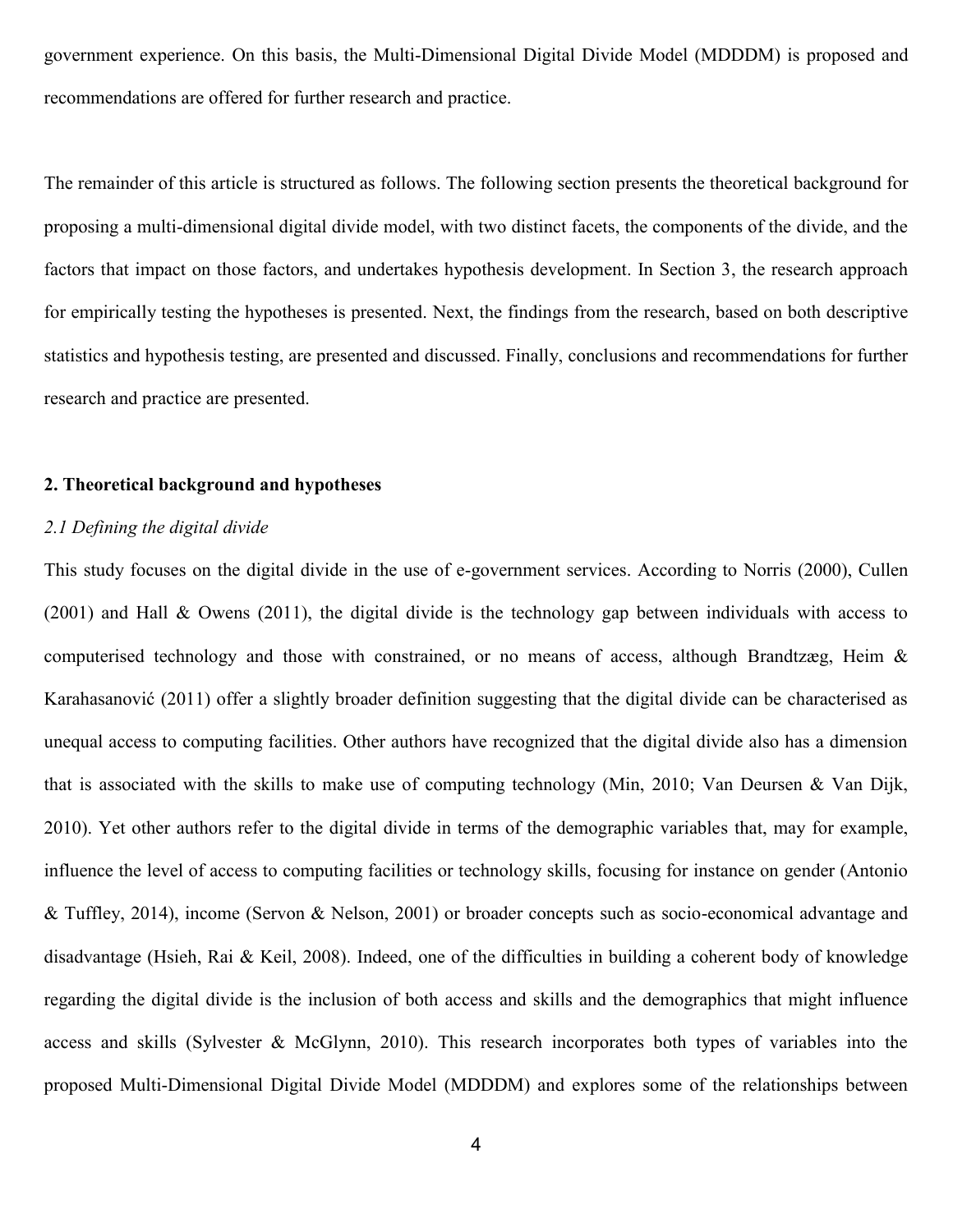them. More specifically, it includes previous internet experience, and previous e-government experience as pseudoindicates of level of skill, along with access to computing facilities. In terms of demographic variables it includes: location, gender, age, education, employment and income.

# *2.2. Demographic factors influencing the extent of the digital divide*

Previous research indicates that location, demographic factors (gender, age), and socio-economic factors (education, employment and income) contribute to the digital divide.

Location, specifically with regard to the differences between urban and rural areas has long been recognised to contribute to the digital divide (Hindman, 2000; Norris, 2000). Recent research shows that there is a persistent digital divide between those living in rural and urban areas with higher level of Internet usages amongst urban communities (Sitawa-Ogutu & Rege, 2010; Warschauer, 2012; White 2012; Banihashemi & Rejaei, 2015; Park & Kim, 2015). Furuholt and Kristiansen (2007) argue that there is more public internet access points in urban areas compared to the rural areas; this forms the basis for a digital divide based on location. One reason for this may be the concentration of Internet Service Providers (ISPs) in urban centres. Another strand of research on location considers the gap between developed and developing countries, both in terms of technology infrastructure and in terms of computing and Internet skills, with affordability of Internet connection for users in developing countries with a low standard of living (Guillén & Suárez, 2005; White (2012; Banihashemi & Rejaei, 2015; Park & Kim, 2015). Guillén & Suárez, 2005 in their study found factors such as cost of internet, regulations, political and social issues have effect on Internet growth in both developed and developing countries which results in different level of internet use between developed and developing countries. White (2012) argued that not everyone has easy access to internet connectivity and that there is a wide gap between cities and rural areas, race, rich and poor when it comes to access to computer or internet. Banihashemi & Rejaei, (2015) argued that third world countries and most especially Muslim countries affected by the digital divide. Park & Kim, 2015 examined rural digital exclusion and found that improvement in infrastructure development can improve the problem of digital divide.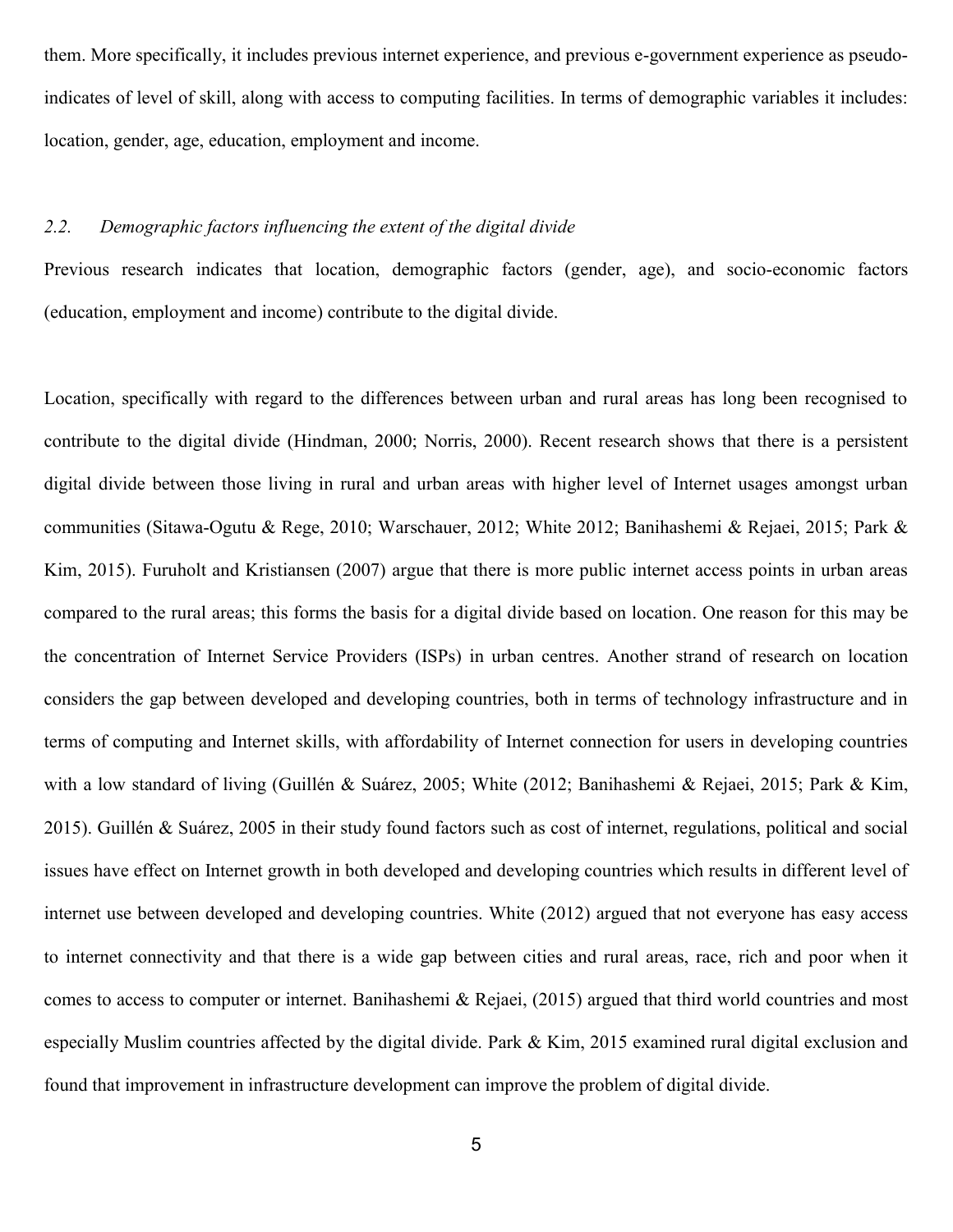There has also been considerable interest in identifying the effect of demographic variables, such as gender and age on the digital divide. Wasserman & Richmond‐Abbott (2005) and Antonio & Tuffley (2014) revealed that males constitute a significantly larger percentage of internet users than females. However, Fallows (2005) and Hilbert (2011) suggest that there is a relationship between gender and age, since their study showed that younger women outpace their male counterparts regarding computer usage. As regards age, there is considerable evidence that age affects access to and level of use of computer and Internet facilities in both developing (Nwalo, 2000; Idowu & Adagunodo, 2004) and developed countries (Loges & Jung, 2001; Hoofnagle et al., 2010; Lenhart et al.'s,2010). This could be because older people tend to have less enthusiasm for technology than younger people. Heart & Kalderon (2013) also believe that older age groups lag behind in the adoption of ICT compared to younger age groups.

The other group of variables that affect the nature and extent of the digital divide are social-demographic variables, including education, employment and income. Kiiski & Pohjola (2002) and Vicente & López (2011) argue that education is important for growth and development, and, in addition, is the most consistent global predictor in measuring experience and access to internet technology. According to Zhong (2011), ICT has helped countries increase their literacy levels, as the internet has become an important medium in the learning process for students, especially in colleges, universities and technical institutes. Wilson, Wallin & Reiser (2003) and Chinn & Fairlie (2006) suggest that highly educated people keep up-to-date with technology developments, enjoy easy access to the internet and tend to be more experienced users than people who have received little education.

Employment status also impacts on internet access and internet experience. Rustad & Paulsson (2005) argue that if the nature of an employee work is internet-related, then they have more experience regarding its use than others. Often associated with income is income level. Individuals who earn high incomes usually enjoy easy access to both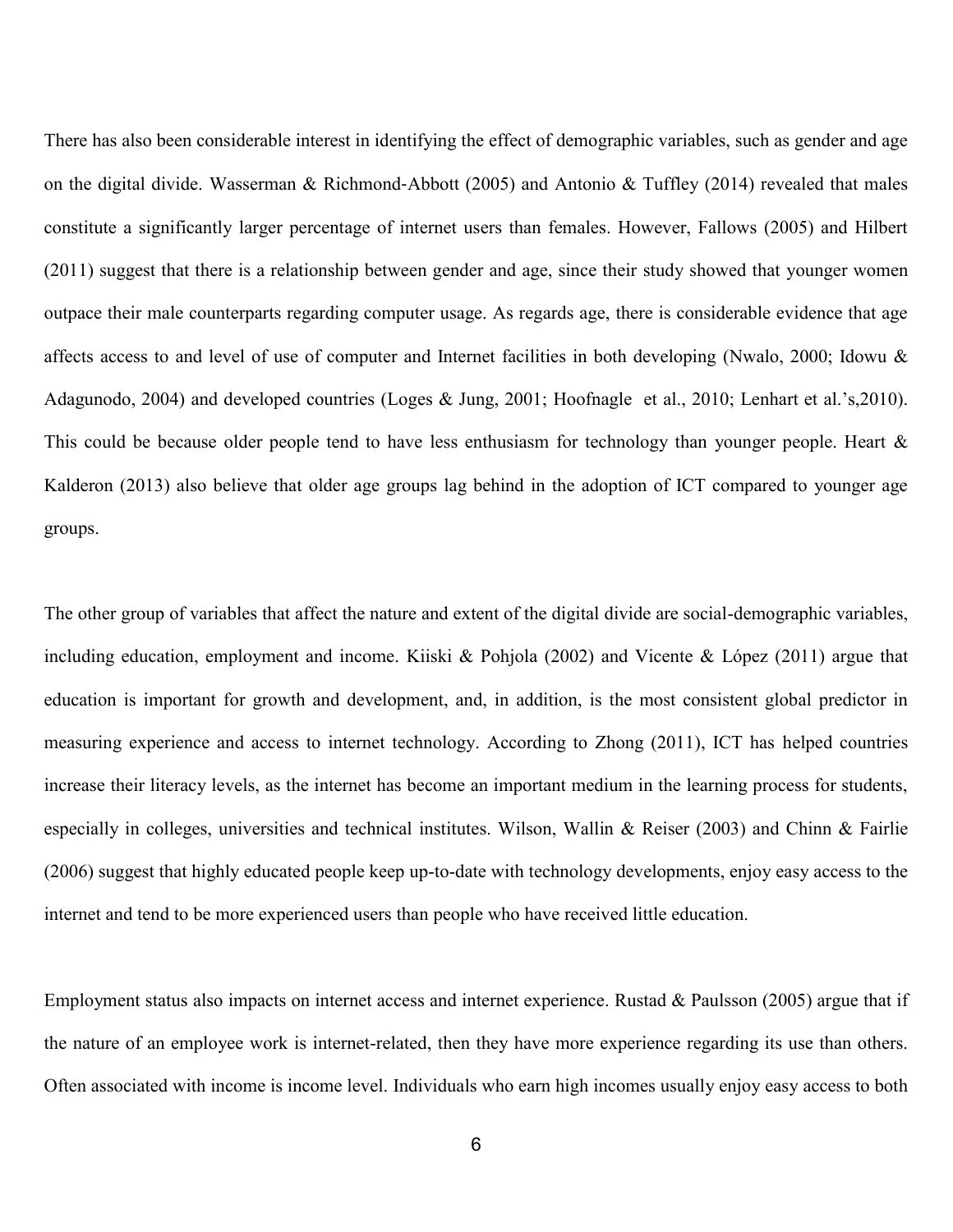information and communication technology, and the internet. Servon & Nelson (2001), Warschauer (2002, 2012), van Dijk & Hacker (2003) and Chakraborty & Bosman (2005) argue that people's income status may have a significant effect on internet access as people with low incomes, often have difficulty in being able to afford internet connections. Fuchs (2008) also mentions that people on low incomes face affordability issues when it comes to internet access.

On the basis of the previous research summarized above, the hypotheses in Table 1 are proposed. These hypotheses are incorporated into this study's research model as shown in Figure 1.

| <b>Hypothesis</b> | Variable   | <b>Path Coefficient</b>                                         |
|-------------------|------------|-----------------------------------------------------------------|
| H1                |            | Location (rural / urban) affects access to computing facilities |
| H2                |            | Location (rural / urban) affects internet experience            |
| H <sub>3</sub>    | Location   | Location (rural / urban) affects e-government experience        |
| H <sub>4</sub>    |            | Location (inter-country) affects access to computing facilities |
| H <sub>5</sub>    |            | Location (inter-country) affects internet experience            |
| H <sub>6</sub>    |            | Location (inter-country) affects e-government experience        |
| H7                |            | Gender affects access to computing facilities                   |
| H <sub>8</sub>    | Gender     | Gender affects internet experience                              |
| H9                |            | Gender affects e-government experience                          |
| H10               |            | Age affects access to computing facilities                      |
| H11               | Age        | Age affects internet experience                                 |
| H12               |            | Age affects e-government experience                             |
| H13               |            | Education affects access to computing facilities                |
| H14               | Education  | Education affects internet experience                           |
| H15               |            | Education affects e-government experience                       |
| H16               |            | Employment affects access to computing facilities               |
| H17               | Employment | Employment affects internet experience                          |
| H18               |            | Employment affects e-government experience                      |
| H19               |            | Income affects access to computing facilities                   |
| H20               | Income     | Income affects internet experience                              |
| H21               |            | Income affects e-government experience                          |

# **Table 1: Hypotheses**

*Insert Figure 1 here*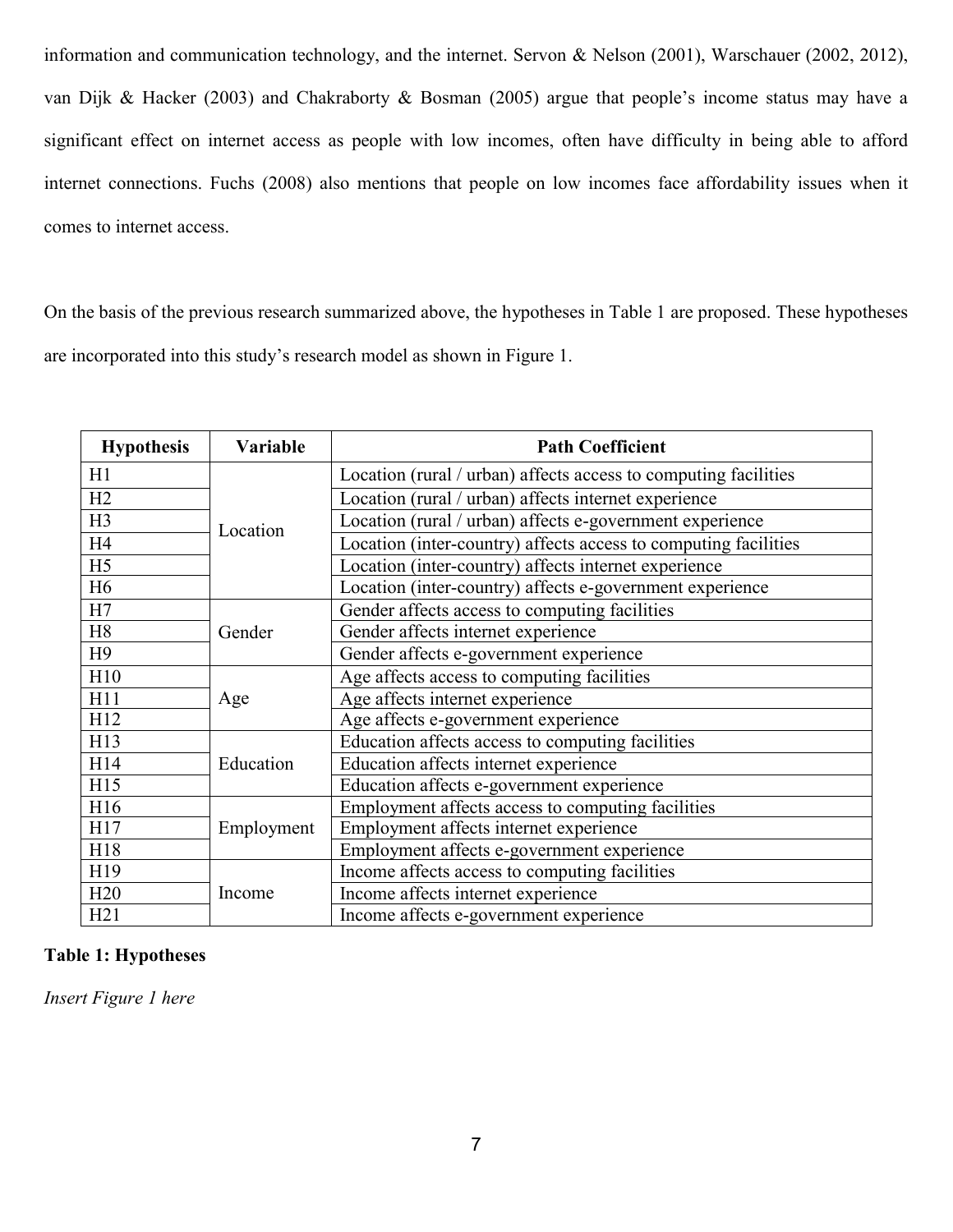# **3. Method**

#### *3.1 Research context*

Nigeria has been seeking to develop its e-government services since the early 1990's (Abdulkareem, 2015), and in 2001, the '*Nigerian National Policy for Information Technology'*, was launched as part of an integrated approach to achieving e-government development within the Federal Government of Nigeria (Jidaw System Limited, 2011). Nigeria's e-government system aims to enhance internal efficiency, public services and democratic processes in the legislation and administration section of the public sector (Mundy & Musa, 2010; Adeyemo, 2011). By providing a funding mechanism for governmental organisations, the Nigerian government's ambition is to extend egovernment implementation from federal government departments to both state and local government public services with a view to initiating a programme aimed at enhancing computer access across the country (Adeyemo, 2011).

However, progress with citizen adoption of e-government in Nigeria, as in many other developing countries, has been hindered by poor technology infrastructure, including poor internet connectivity and unreliable electricity supplies (Adeniran, 2008; Abdulkareem, 2015). In addition, it has problems with low ICT literacy levels, theft and vandalization of ICT equipment, privacy and security concerns and the absence of interconnection between government portals (Olufemi, 2012; Abdulkareem, 2015). There is an increasing use of the mobile internet (NCC, 2015; Oduneye, 2015), which suggests that mobile e-government is a potential way forward. However, at the present time, the number of fixed and wireless broadband internet subscriptions is still very low, especially in rural areas, where most users rely on cybercafé for internet access (Kuboye, Alese and Imasuen, 2012; Abdulkareem, 2015).

The context of this study is the e-government service offered by the Nigeria Immigration Service (NIS). The NIS controls and monitors entry and exit activities in Nigeria. It has developed its e-services to support information distribution among citizens, form processing and financial transactions, including online payment for new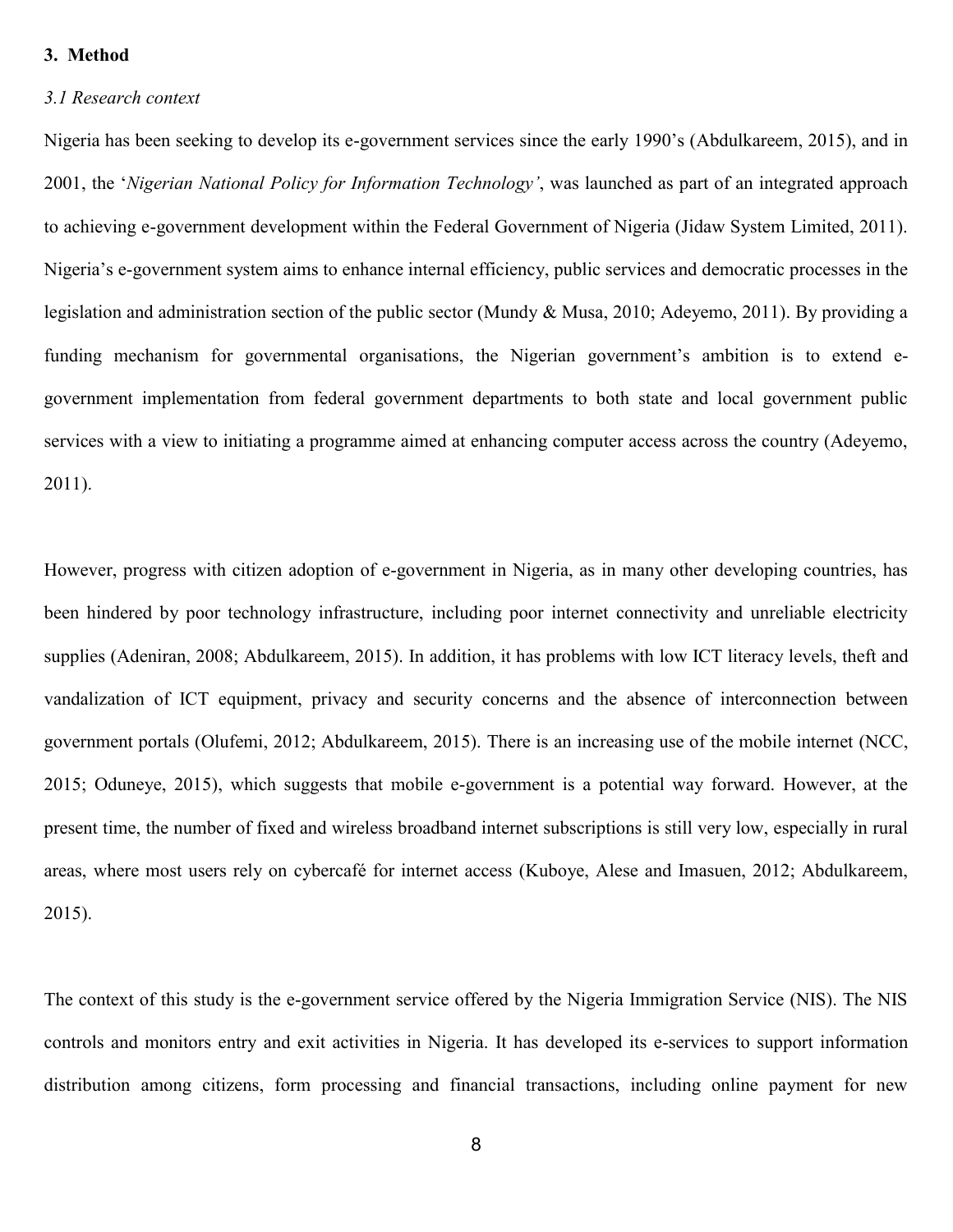passports, passport renewals, and visa applications and processing as well as the processing of other entry permits (Kanat and Ozkan, 2009). The NIS e-service portal is a particularly interesting context for study because it can be accessed by citizens and non-citizens and by people whose main country of residence is either Nigeria or elsewhere. In addition, the website offers information and supports transactions and unlike some other egovernment services, if someone wishes to move in and out of Nigeria its use is mandatory. In addition, whilst there is evidence that Nigeria is facing significant challenges in the implementation of e-government (Akunyili, 2010; Fatile, 2012; Omeire & Omeire, 2014), the NIS is acknowledged to be one of the few successful egovernment implementations in the country.

#### *3.2 Research approach and data collection*

This research adopted a quantitative online survey-based approach to test the research model as respondents were scattered across the globe, and given the diversity of the population a reasonably large sample was judged to be essential (Creswell, 2009). The questionnaire comprised mainly closed questions to support ease of completion and analysis. This included demographic data (gender, age, education, income, employment sector, country of permanent residence and localisation (rural or urban dwellers) and data on access to computing facilities, previous internet experience, and previous experience of use of e-government. Questions on access to computing facilities invited 'Yes/No' responses; they are informed by literature on e-government that discusses the technologies used (e.g. Abdulkareem, 2015; Kuboye et al., 2012). Questions on previous internet and e-government experience were Likert style questions, based on frequency of use: 'never (1), rarely (2), occasionally (3), frequently (4), very frequently (5); they focus on previous experience, a measure that has been used by other authors (e.g.Colesca  $\&$ Dobrica, 2008). In respect of the questions on access to computing facilities, previous Internet experience, and previous e-government experience, the researchers faced a dilemma regarding the selection of appropriate items to accommodate the situation on both developed countries such as the US and UK and in Nigeria. In seeking to compare two groups in different contexts there are always some compromises to be made; the researchers carefully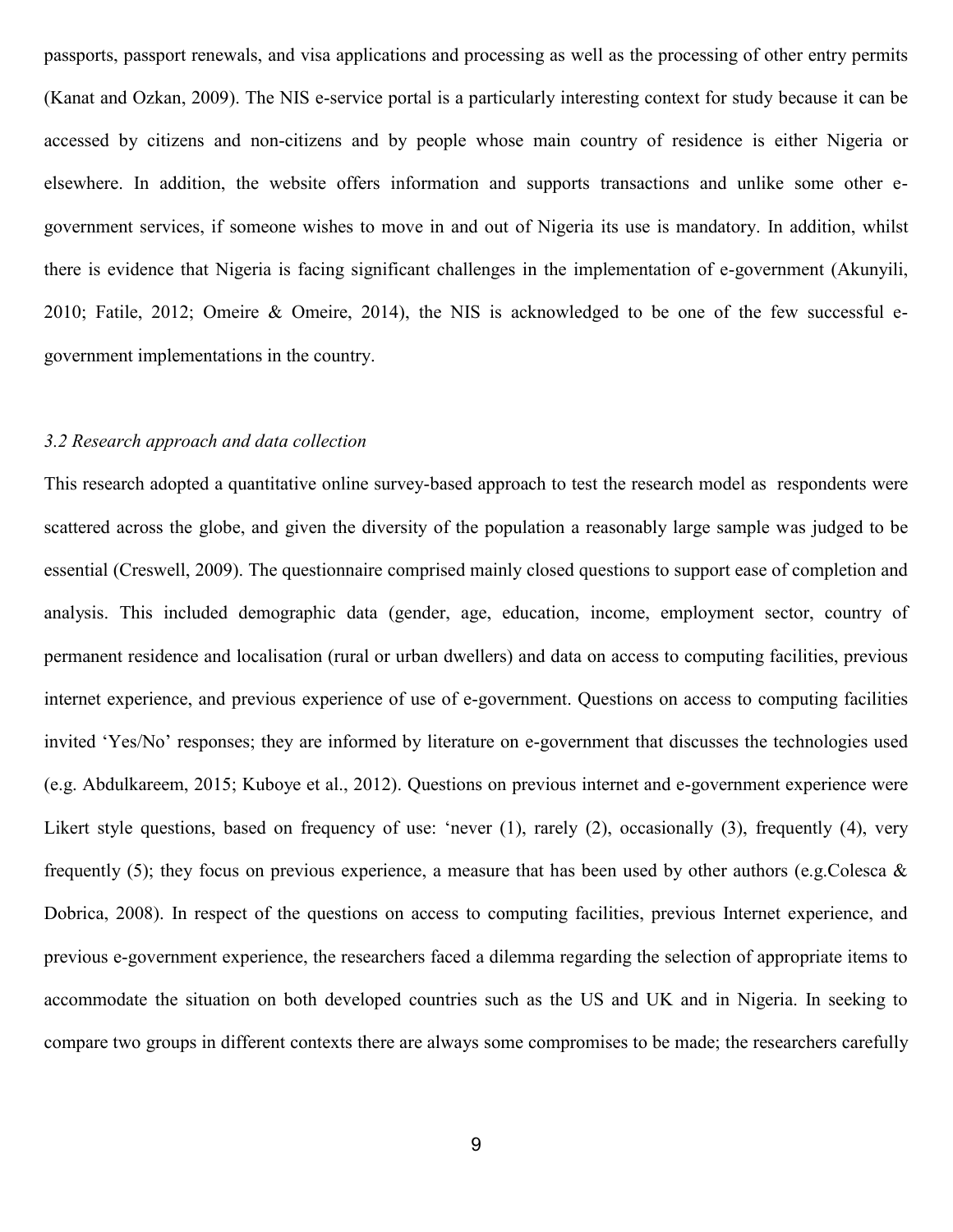considered, for example, the range of technology options available for both groups, and sought to develop a range of items that covered most scenarios.

### *3.3 Sampling and respondents*

Non-probability sampling, based on snowball sampling was used to access respondents residing in different parts of the world. These respondents identified themselves as users of the NIS portal. They will have accessed this portal through different technologies, including: mobile phones and computers at cybercafes. (Table 3). Snowball sampling does have a number of limitations, including the potential to over-sample a particular group, and the possibility that a participant can respond more than once. However, there was no evidence of either type of bias. Sampling was continued until a dataset sufficiently large to support relevant analyses had been gathered. Ultimately, valid 411 questionnaires were submitted.

The demographic profile of respondents is summarized in Table 2. Whilst the data was gathered through snowball sampling, the respondent sample showed a good balance with respect to gender (Male 50.1% v Female 49.9%) and place of residence (Nigeria 50.4% v Other 49.6%). All respondents were in the age range of 18 to 65 years and were fairly evenly distributed between age categories. Education levels varied, but overall the sample was relatively well educated. This, and the high level of employment, may be a limitation of this research in terms of fully exploring the digital divide. In addition, the number of respondents in rural locations (mostly resident in Nigeria) is lower than would be optimal, but again this is a reflection of the situation in which access to information technologies is more limited in rural areas in Nigeria (Imhonopi & Urim, 2015; Abdulkareem, 2015). It must also be acknowledged that the online survey approach adopted is predisposed to capture a more digitally empowered demographic.

| <b>Demographic Profile of Respondents</b> |      |  |        |               |  |
|-------------------------------------------|------|--|--------|---------------|--|
| Location (Country)                        | $\%$ |  | Gender | $\frac{0}{0}$ |  |
| Nigeria                                   | 50.4 |  | Male   | 50.1          |  |
| Other (this include UK, US, Canada etc)   | 49.6 |  | Female | 49.9          |  |
|                                           |      |  |        |               |  |
| Location (Urban/Rural)                    |      |  | Age    | $\frac{0}{0}$ |  |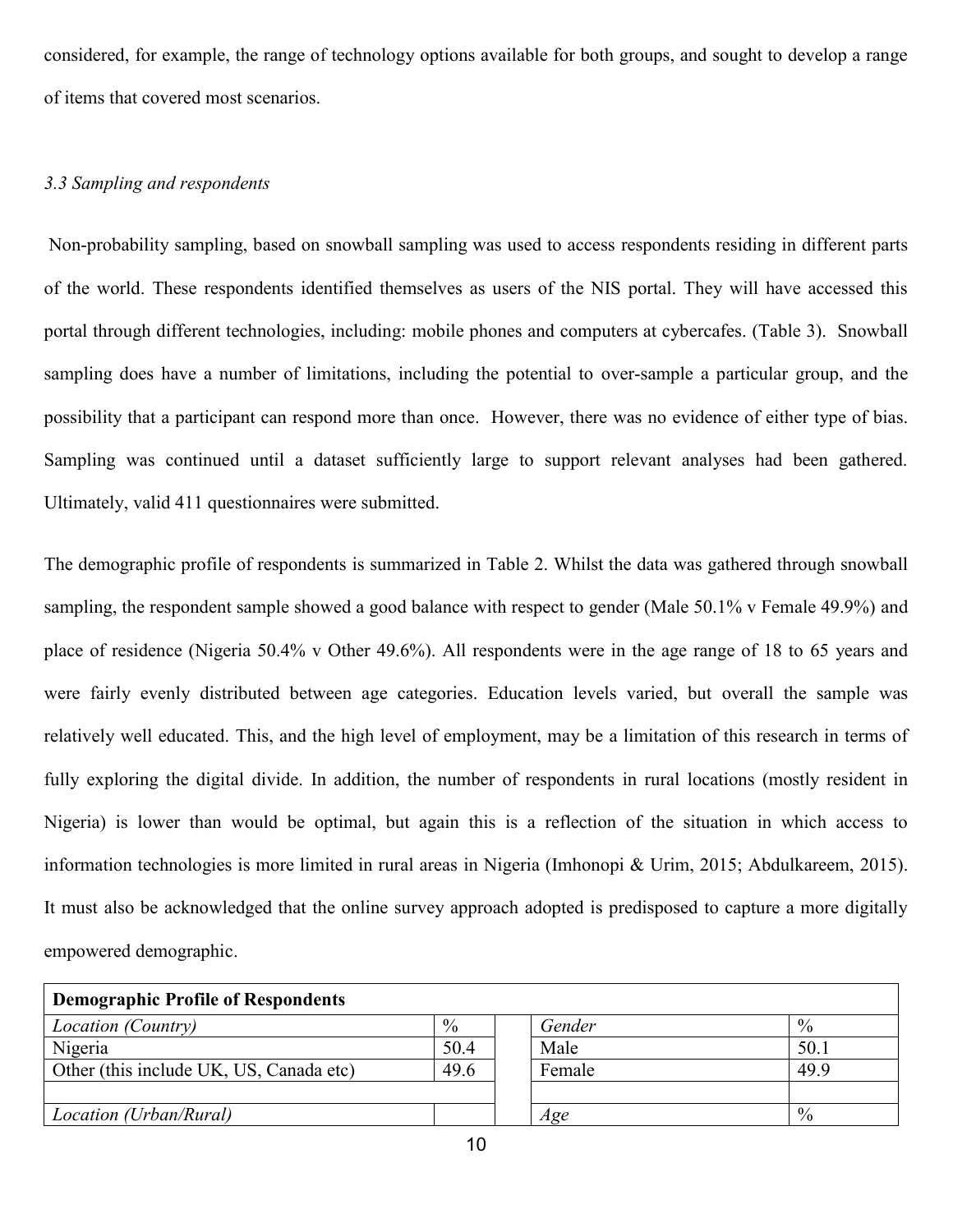| Urban                                        | 84.6 |         | Young $(18 - 30yrs)$     | 28.1 |
|----------------------------------------------|------|---------|--------------------------|------|
| Rural                                        | 15.4 |         | Middle $(31$ to 50 yrs)  | 52.4 |
|                                              |      |         | Older (51 yrs and above) | 19.5 |
| <b>Education Status</b>                      |      |         |                          |      |
| Well educated (PhD and Masters)              | 25.7 |         | <b>Employment Status</b> |      |
| Moderately Educated (Bachelors and HNDs)     | 57.5 |         | Government Employee      | 16.5 |
| Fairly Educated (Diploma, Technical, School) | 16.5 |         | Private Sector Employee  | 32.8 |
| Not Formally educated                        | 0.3  |         | Self Employed            | 23.9 |
|                                              |      |         | Unemployed               | 6.3  |
| Income Level                                 |      | Retiree |                          | 0.9  |
| Low                                          | 44.2 | Student |                          | 19.6 |
| Medium                                       | 33.3 |         |                          |      |
| High                                         | 22.5 |         |                          |      |
|                                              |      |         |                          |      |

# **Table 2: Demographic profile of respondents**

### *3.4 Data analysis*

Prior to conducting the statistical analysis on the variables, the suitability of data was checked. Cronbach's Alpha was calculated for each variable to ensure that the scales were reliable and consistent (Pallant, 2016). The Cronbach's Alpha coefficients were: access to computing facilities (0.87); previous internet experience (0.86); previous e-government experience (0.94). These values show all measurement scales to be either good or excellent, with good internal consistency and data suitability (Pallant, 2016).

Independent t-tests and a one-way analysis of variance (ANOVA) were used to investigate the relationships identified in the hypotheses. Independent sample t-test was used to compare mean scores when there were two different groups of respondents or conditions, to identify if there is a statistically significant difference in their mean scores (Pallant, 2010). An ANOVA test was used to compare mean scores when there were more than two groups or populations (Pallant, 2010). In conducting both an independent t-test and an ANOVA test, the magnitude of the effect size is important; this provides an indication of the magnitude of differences between groups in both the t-test and ANOVA, to ensure that the difference in mean scores has not occurred by chance (Pallant, 2010). The eta squared and Cohen's d is the most commonly used effect size formulas and benchmarks (Pallant, 2010). The Cohen's d effect size guidelines were: small =0.01 to < 0.06; medium = 0.06 to < 0.14; large = 0.14; these were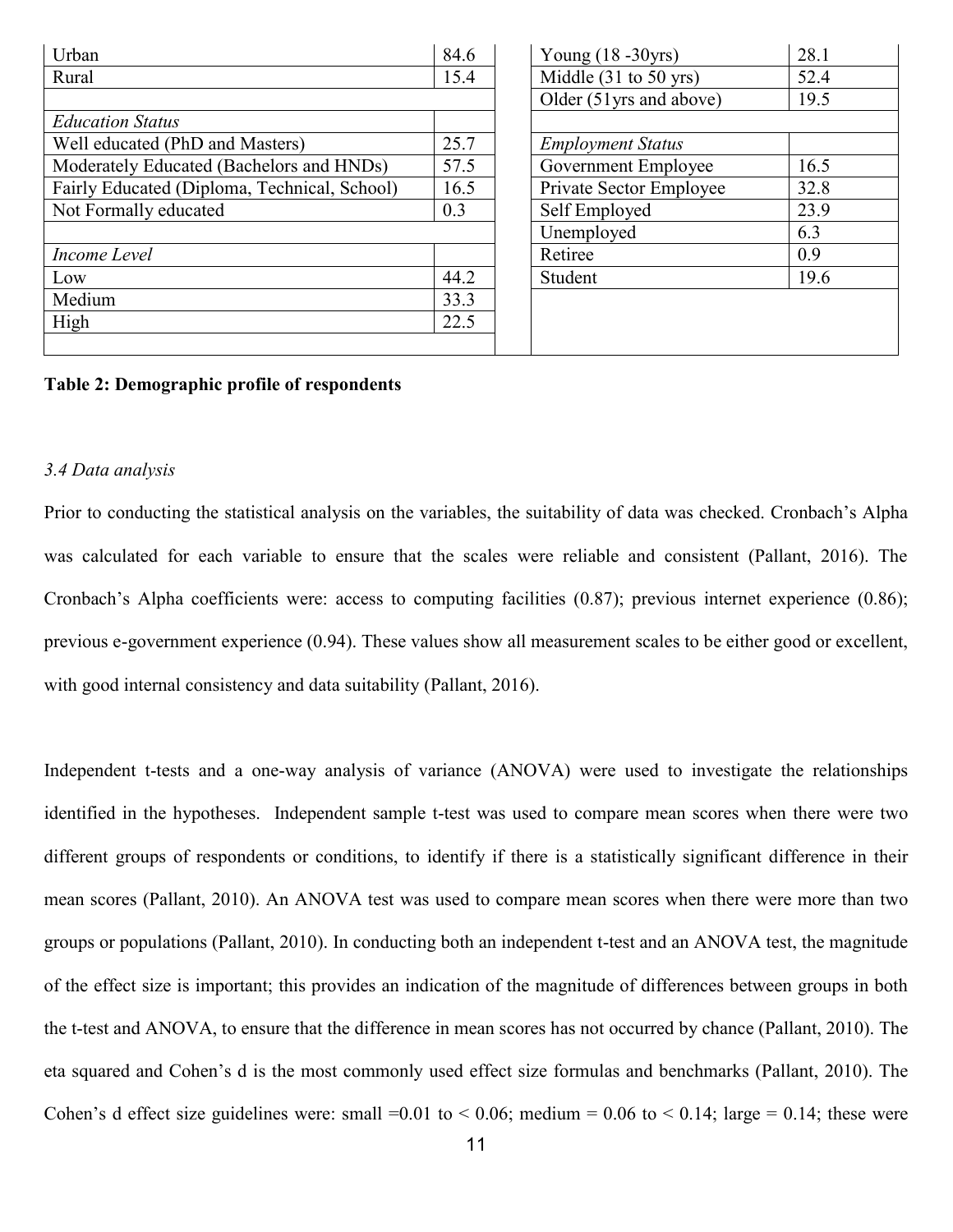used to interpret values of effect size (Cohen, 1988). In addition, Levene's Test for the Equality and Homogeneity of Variances were checked to determine the spread of group data, as well as whether data are identical. In the case of ANOVA test, if the sig. value for Levene's test is larger than 0.5, its assumption of the homogeneity of variance has not been violated. As a result, the Tukey HD post-hoc test were used for the multiple comparisons of the group to determine the statistically significant difference in the mean scores between each pair of groups. However, if the sig. value for Levene's test is less than 0.5, then its assumption of homogeneity of variance has been violated and the Games-Howell post-hoc test were used as a result (Morgan et al., 2013).

#### **4. Findings**

#### *4.1 Descriptive statistics*

#### *4.1.1 Access to Computing Facilities*

Access to computing facilities was measured using the 11 items shown in Table 3. Looking at the 'All' column, it is evident that 98.6% of the respondents had access to a mobile phone compared to 42.2% who had access to a landline telephone. Additionally, over 50% of the respondents had access to a computer and the internet in each of the suggested locations of home, work or school, and cyber cafes. However, only 49.3% said that they had access to an uninterrupted electricity supply.

More detailed analyses of access to computing facilities on the basis of the place of residence (location) are shown in the other columns in Table 3. Most significantly, there was a significant use of mobile phones across all groups, with 92.6% of Nigeria Rural, 100% of Nigeria Urban, and 99.1% of UK & USA respondents confirming that they had access to a mobile telephone. In contrast, only 3.7% of respondents had access to a landline telephone in Nigeria Rural, while 11.4% of Nigeria Urban had access to a landline telephone and 79.3% of the respondents living in both the UK and the USA had access to one, showing the significant difference between Nigeria and the two developed nations. Also, 93.7% and 83.8% of the respondents living in both the UK & the USA respectively had access to a computer (desktop, laptop and tablet) and the internet at home and work or school, compared to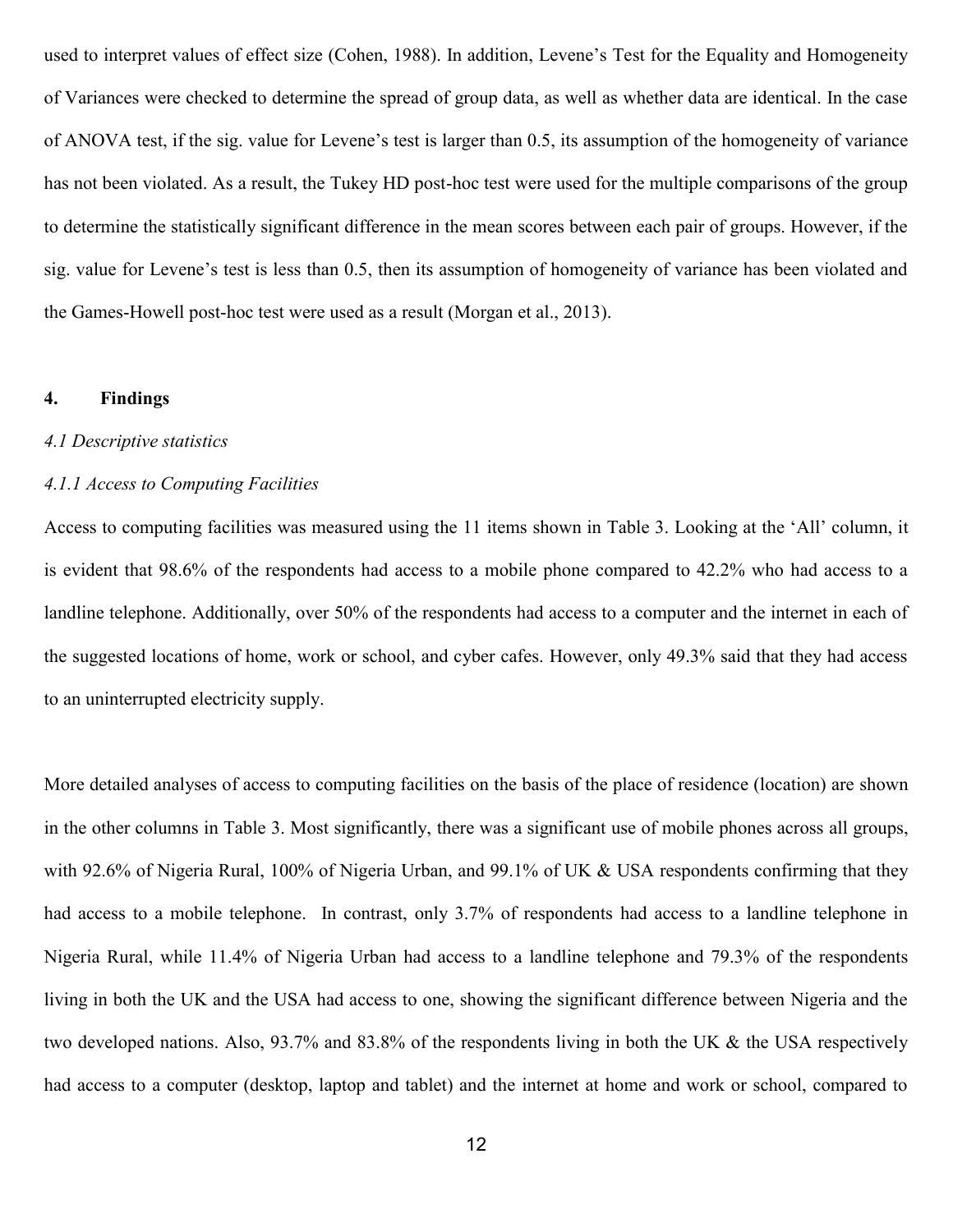39% and 65.5% of the respondents living in rural or urban Nigeria respectively. This analysis shows that 81.4% of the respondents living in Nigeria, in the rural and urban categories, had access to a computer at a cybercafe, compared to 33.3% of the respondents living in the UK and the USA. The poor level of access to computer facilities among the Nigerian respondents is reflected in their access to the internet, as at least 80% relied on cybercafes to access the internet, compared to 31.5% of the respondents living in the UK and the USA. Over 50% of the respondents living in Nigeria in the rural and urban categories had access to the internet through their mobile telephones. However, only 6.8% of the respondents living in Nigeria in the rural and urban categories said that they had access to an uninterrupted electricity supply, compared to 93.7% of the respondents living in both the UK and the USA. This has a significant potential for difficulties and inconvenience in accessing e-government services.

| Variable               | <b>Items</b>                                                                                   | <b>Nigeria</b><br>(Rural) | Nigeria<br>(Urban) | <b>Nigeria</b><br>(Rural &<br>Urban) | UK &<br><b>USA</b> | <b>All</b>    |
|------------------------|------------------------------------------------------------------------------------------------|---------------------------|--------------------|--------------------------------------|--------------------|---------------|
|                        |                                                                                                | Yes $(\% )$               | Yes $(\%)$         | Yes $(\% )$                          | Yes<br>(%)         | Yes<br>$(\%)$ |
| Access to<br>Computing | I have access to a computer (desktop, laptop,<br>tablet) at home.                              | 18.5                      | 48.0               | 39.0                                 | 93.7               | 65.8          |
| Facilities             | I have access to a computer (desktop, laptop,<br>tablet) at work or school.                    | 42.6                      | 75.6               | 65.5                                 | 83.8               | 74.1          |
|                        | I can access a computer (desktop, laptop,<br>tablet) at a cybercafé.                           | 87.0                      | 78.9               | 81.4                                 | 33.3               | 53.6          |
|                        | I have access to a land line telephone.                                                        | 3.7                       | 11.4               | 9.0                                  | 79.3               | 42.2          |
|                        | I have access to a mobile phone.                                                               | 92.6                      | 100.0              | 97.7                                 | 99.1               | 98.6          |
|                        | I do not have any access to computer<br>technology (mobile phone, desktop, laptop,<br>tablet). | 0.0                       | 0.8                | 0.6                                  | 1.8                | 0.9           |
|                        | I have access to an uninterrupted electricity<br>supply.                                       | 1.9                       | 8.9                | 6.8                                  | 93.7               | 49.3          |
|                        | I have access to the internet at home.                                                         | 18.5                      | 45.5               | 37.3                                 | 91.9               | 65.0          |
|                        | I have access to the internet at work or<br>school.                                            | 44.4                      | 69.9               | 62.1                                 | 82.0               | 70.4          |
|                        | I can access the internet at a cybercafé.                                                      | 87.0                      | 79.7               | 81.9                                 | 31.5               | 53.0          |
|                        | I have access to the internet on my mobile<br>phone.                                           | 42.6                      | 61.0               | 55.4                                 | 73.0               | 63.5          |
|                        | Overall Average                                                                                | 39.9                      | 52.7               | 48.8                                 | 69.4               | 57.9          |

**Table 3: Access to computing facilities**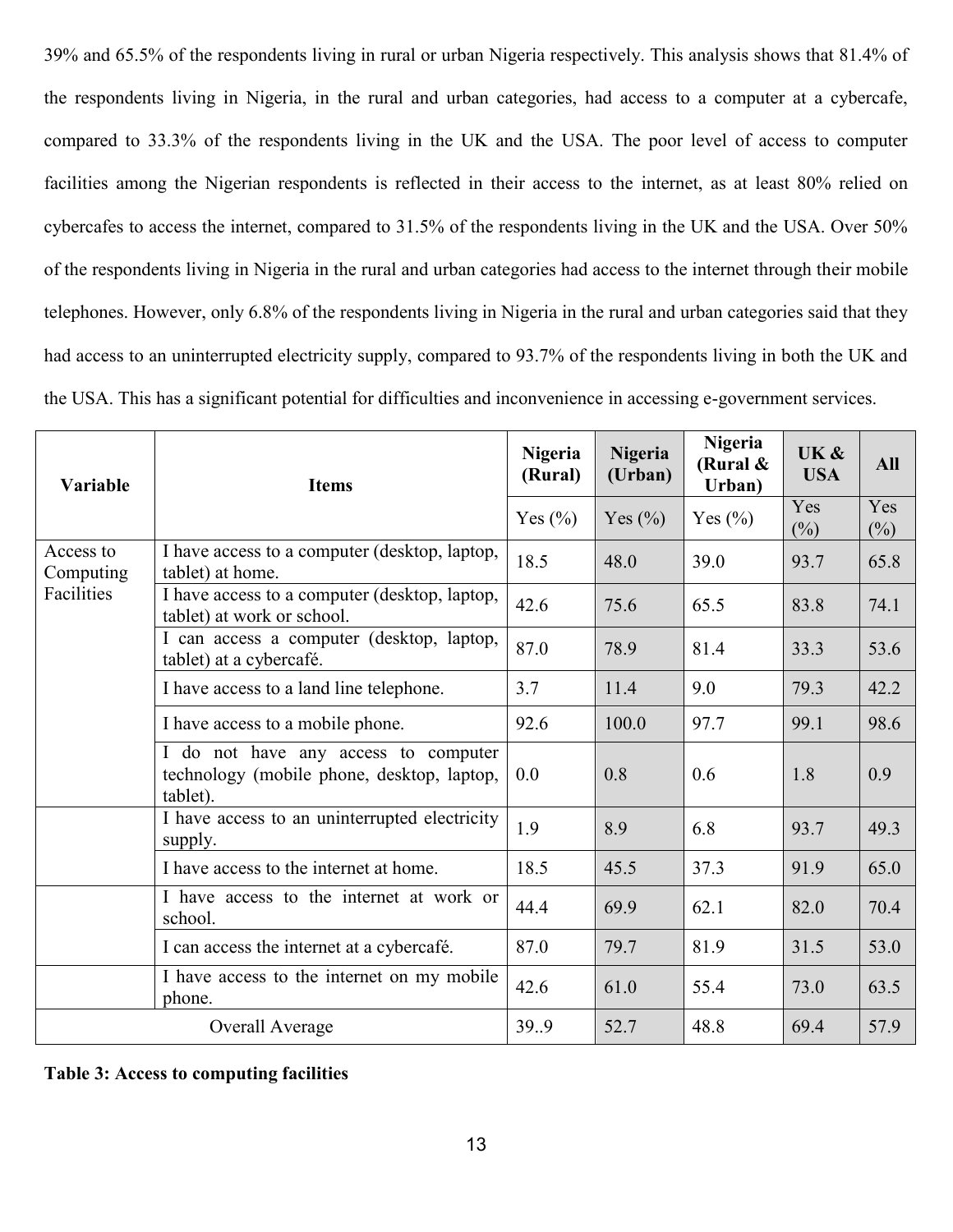# *4.1.2 Internet Experience*

Internet experience was measured using six items shown in Table 4. An overall mean of 2.95 suggests that the respondents were occasional users of technology. However, this figure hides the higher level of specific experience and use, for example, "how often do you use the internet?" (mean  $= 4.02$ ), and the percentage (100%) who said that they were occasional, frequent or very frequent users of the internet. This is similar for online shopping (53%) and online banking (71.5%); however, in each of these contexts, the largest groups were in the occasional category. Furthermore, the respondents' use of the internet at school was relatively low (mean = 2.21) compared to their use at home (mean = 3.22) and work (mean = 2.70). Generally, the respondents' use of the internet at work, home or school fell into the occasional category.

| <b>Variable</b>                                  | <b>Items</b>                                             | Mean | (1)   | (2)    | (3)   | (4)    | (5)    |
|--------------------------------------------------|----------------------------------------------------------|------|-------|--------|-------|--------|--------|
|                                                  |                                                          |      | (%)   | $\%$ ) | $\%$  | $(\%)$ | $\%$ ) |
| <b>Previous</b><br>Internet<br><b>Experience</b> | How often do you use the internet                        | 4.02 | 0.00  | 0.00   | 31.30 | 35.60  | 33.10  |
|                                                  | How often do you use the internet for<br>online shopping | 2.56 | 27.10 | 19.90  | 29.60 | 16.80  | 6.60   |
|                                                  | How often do you use the internet for<br>online banking  | 3.00 | 10.30 | 18.20  | 41.30 | 21.40  | 8.80   |
|                                                  | How often do you use the internet at<br>work             | 2.70 | 39.90 | 5.60   | 14.00 | 25.10  | 15.40  |
|                                                  | How often do you use the internet at<br>home             |      | 31.10 | 1.10   | 10.50 | 29.10  | 28.20  |
|                                                  | How often do you use the internet at<br>school           | 2.21 | 54.40 | 7.10   | 12.00 | 16.20  | 10.30  |
| Overall Average                                  |                                                          | 2.95 | 27.13 | 8.65   | 23.12 | 24.03  | 17.07  |

**Key:** 'never (1), rarely (2), occasionally (3), frequently (4), very frequently (5).

# **Table 4: Internet experience**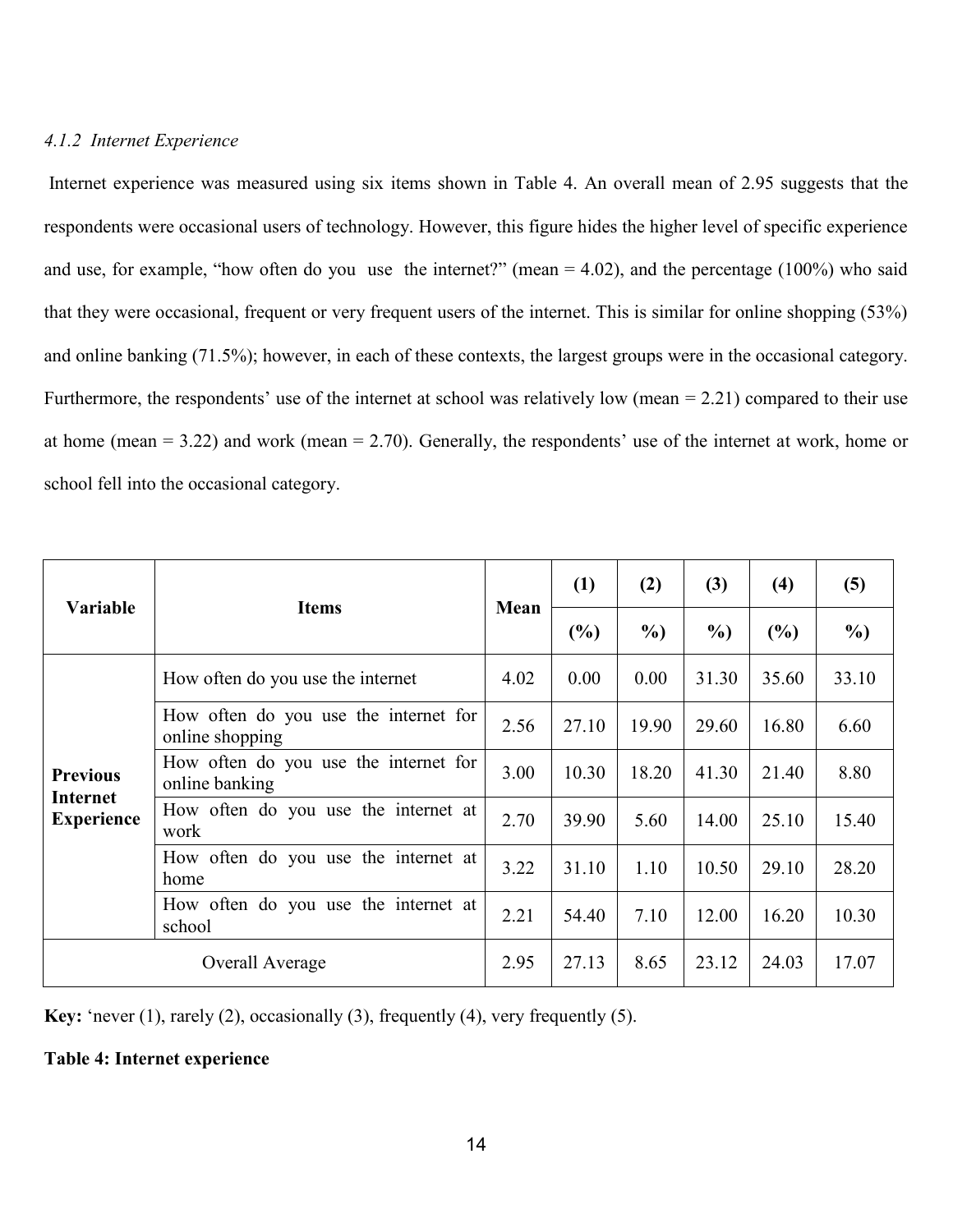# *4.1.3 E-government Experience*

E-government experience was measured using three items shown in Table 5. In terms of e-government services, there was evidence of relatively high use. When asked the question, "how often do you use e-government services?", most (62.1%) were either occasional, frequent, or very frequent users of the e-government service. Generally, the respondents' use of the e-government for either transaction or to communicate with government fell into the occasional category.

| <b>Variable</b>                                      | <b>Items</b>                                                                               | Mean | (1)  | (2)    | (3)    | (4)   | (5)           |
|------------------------------------------------------|--------------------------------------------------------------------------------------------|------|------|--------|--------|-------|---------------|
|                                                      |                                                                                            |      | (%)  | $\%$ ) | $\%$ ) | (%)   | $\frac{0}{0}$ |
| <b>Previous</b><br>E-government<br><b>Experience</b> | How often do you use e-government<br>services                                              | 2.80 | 1.40 | 36.50  | 45.30  | 14.00 | 2.80          |
|                                                      | How often do you conduct financial<br>transaction online through<br>e-government services  | 2.64 | 2.30 | 45.60  | 40.10  | 10.00 | 2.00          |
|                                                      | How often do you communicate with<br>government agencies through their<br>official website | 2.74 | 2.30 | 39.60  | 42.70  | 13.10 | 2.30          |
| Overall Average                                      |                                                                                            | 2.73 | 2.00 | 40.57  | 42.70  | 12.37 | 2.36          |

**Key:** 'never (1), rarely (2), occasionally (3), frequently (4), very frequently (5).

# **Table 5: E-government experience**

# *4.1.4 Comparing Internet and e-government use in different locations*

The comparison of Nigeria Rural, Nigeria Urban, Nigeria (Rural & Urban) and the UK and USA respondents' internet and e-government experience is shown in Table 6 and 7 respectively. Table 6, the overall mean of 2.03 suggests that the respondents living in both the Nigeria rural and Nigeria urban categories are occasional users of technology. However, this figure conceals the higher level of experience in relation to use of the Internet (mean = 3.65). However, the frequency of use of online shopping (mean  $= 1.82$ ) and online banking (mean  $= 2.61$ ) is lower. The Nigeria rural and Nigeria urban respondents' use of the internet at school was relatively low (mean = 1.98) compared to their use at home (mean  $= 2.33$ ) and work (mean  $= 2.38$ ). Generally, the respondents use of the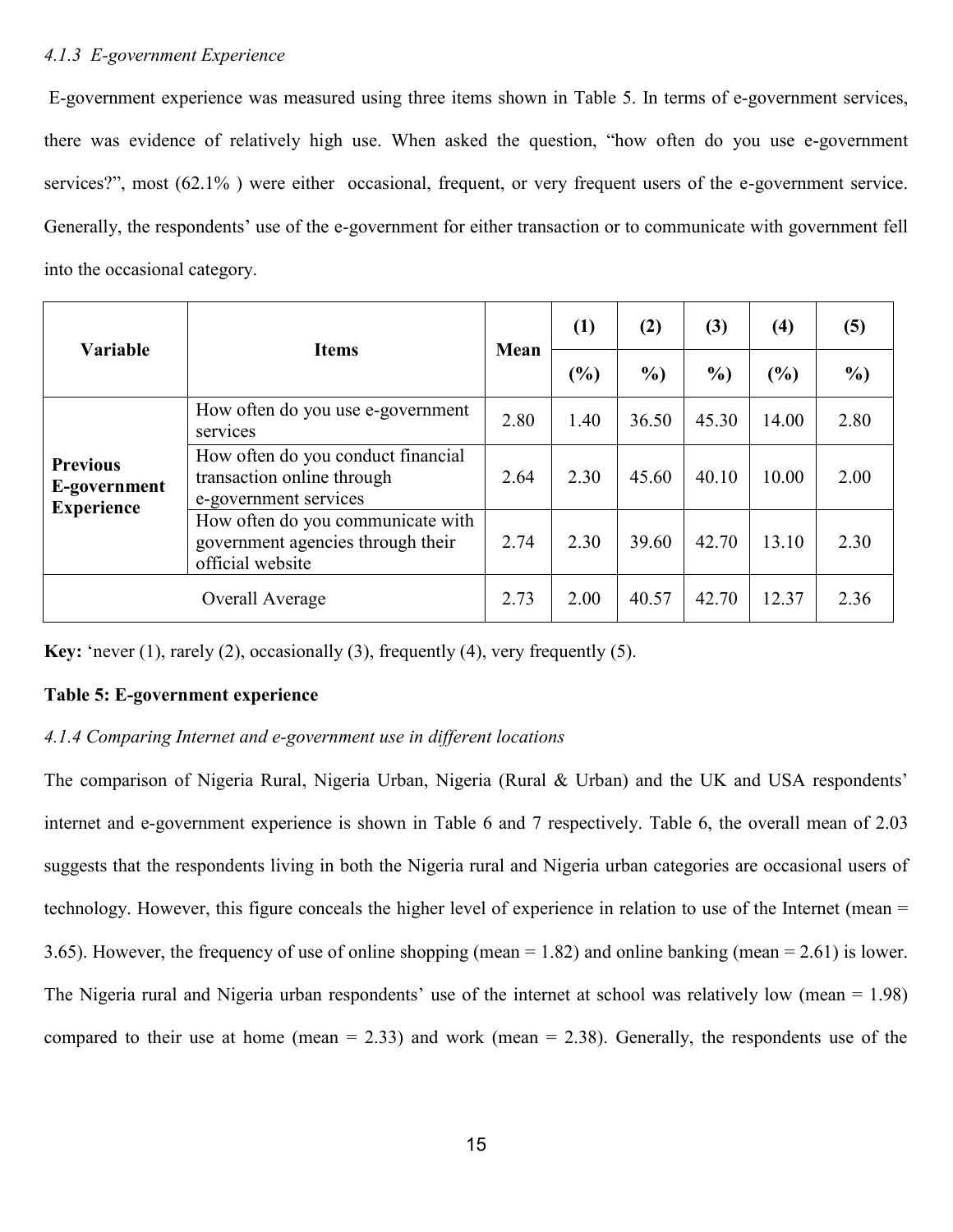internet at work and home fell into the frequent category, while their use of the internet at school fell into the occasional category.

In table 7, the frequency of use of e-government services (mean  $= 2.52$ ). The Nigeria rural and Nigeria urban respondents' use of the e-government to conduct financial transaction was occasional (mean = 2.41) and likewise use of e-government to communicate with government means was 2.46. Generally, the respondents use of the egovernment fell into the occasional category.

|                                                         | <b>Items</b>                                          |      | Mean                      |                                         |                    |  |  |  |
|---------------------------------------------------------|-------------------------------------------------------|------|---------------------------|-----------------------------------------|--------------------|--|--|--|
| <b>Variable</b>                                         |                                                       |      | <b>Nigeria</b><br>(Urban) | <b>Nigeria</b><br>(Rural $\&$<br>Urban) | UK &<br><b>USA</b> |  |  |  |
| <b>Previous</b><br><b>Internet</b><br><b>Experience</b> | How often do you use the internet                     | 3.33 | 3.79                      | 3.65                                    | 4.38               |  |  |  |
|                                                         | How often do you use the internet for online shopping | 1.41 | 2.01                      | 1.82                                    | 3.41               |  |  |  |
|                                                         | How often do you use the internet for online banking  | 2.19 | 2.80                      | 2.61                                    | 3.50               |  |  |  |
|                                                         | How often do you use the internet at work             |      | 2.62                      | 2.38                                    | 3.21               |  |  |  |
|                                                         | How often do you use the internet at home             |      | 2.60                      | 2.33                                    | 4.11               |  |  |  |
|                                                         | How often do you use the internet at school           |      | 2.12                      | 1.98                                    | 2.59               |  |  |  |
| Overall Average                                         |                                                       | 2.03 | 2.66                      | 2.46                                    | 3.53               |  |  |  |

**Table 6: Internet experiences (comparing Nigeria Rural, Nigeria Urban, Nigeria [Rural & Urban] and the** 

**UK and the USA)**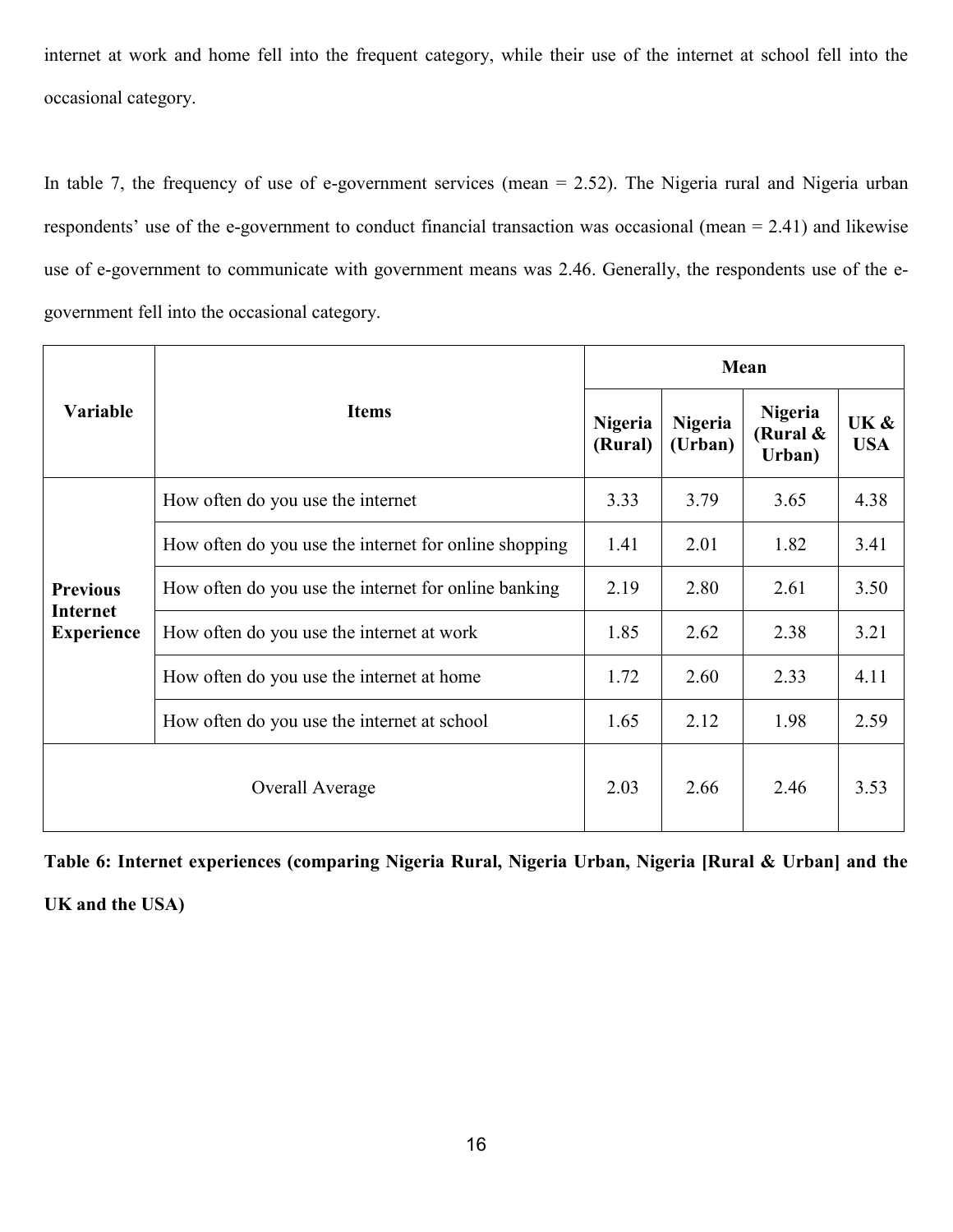|                                                      | <b>Items</b>                                                                            |      | Mean                      |                                      |                    |  |  |  |
|------------------------------------------------------|-----------------------------------------------------------------------------------------|------|---------------------------|--------------------------------------|--------------------|--|--|--|
| <b>Variable</b>                                      |                                                                                         |      | <b>Nigeria</b><br>(Urban) | <b>Nigeria</b><br>(Rural &<br>Urban) | UK &<br><b>USA</b> |  |  |  |
| <b>Previous</b><br>E-government<br><b>Experience</b> | How often do you use e-government services                                              | 2.39 | 2.58                      | 2.52                                 | 3.10               |  |  |  |
|                                                      | How often do you conduct financial transaction<br>online through e-government services  | 2.31 | 2.46                      | 2.41                                 | 2.89               |  |  |  |
|                                                      | How often do you communicate with government<br>agencies through their official website |      | 2.46                      | 2.46                                 | 2.97               |  |  |  |
| Overall Average                                      |                                                                                         | 2.39 | 2.50                      | 2.46                                 | 2.99               |  |  |  |

**Table 7: E-government experiences (comparing Nigeria Rural, Nigeria Urban, Nigeria [Rural & Urban] and the UK and the USA)** 

### *4.2 Model testing*

Table 8 and Figure 2 shows the results of the hypothesis testing. It demonstrates that most of the hypotheses were supported. Those that were not all related to e-government experience, and findings suggest that Location (rural/urban) (H3), Gender (H9) and Age (H12) do not affect e-government experience. Interestingly, all other variables did affect e-government experience although the effect size was small for Location (Inter-country) (H6) and for Education (H15). Other hypotheses that were supported, but with a small effect size included those relating to the effect of gender and age on access to computing facilities (H7, H11) and previous internet experience (H8, H10). Perhaps most interestingly, the factors where there is a strong influence between the demographic factor and all three dimensions of the e-government digital divide are income and employment, which are socio-economic variables. Education also strongly influences access to computing facilities (H13) and previous internet experience (H14), although the effect size for previous e-government experience is small (H15). Not surprisingly, given the widespread acknowledgement regarding the difference in information and communications infrastructure between developing countries and developed countries, (Chinn & Fairlie, 2010) there is strong evidence that country location makes a significant difference to previous internet experience and access to computing facilities (H1, H2, H4, H5).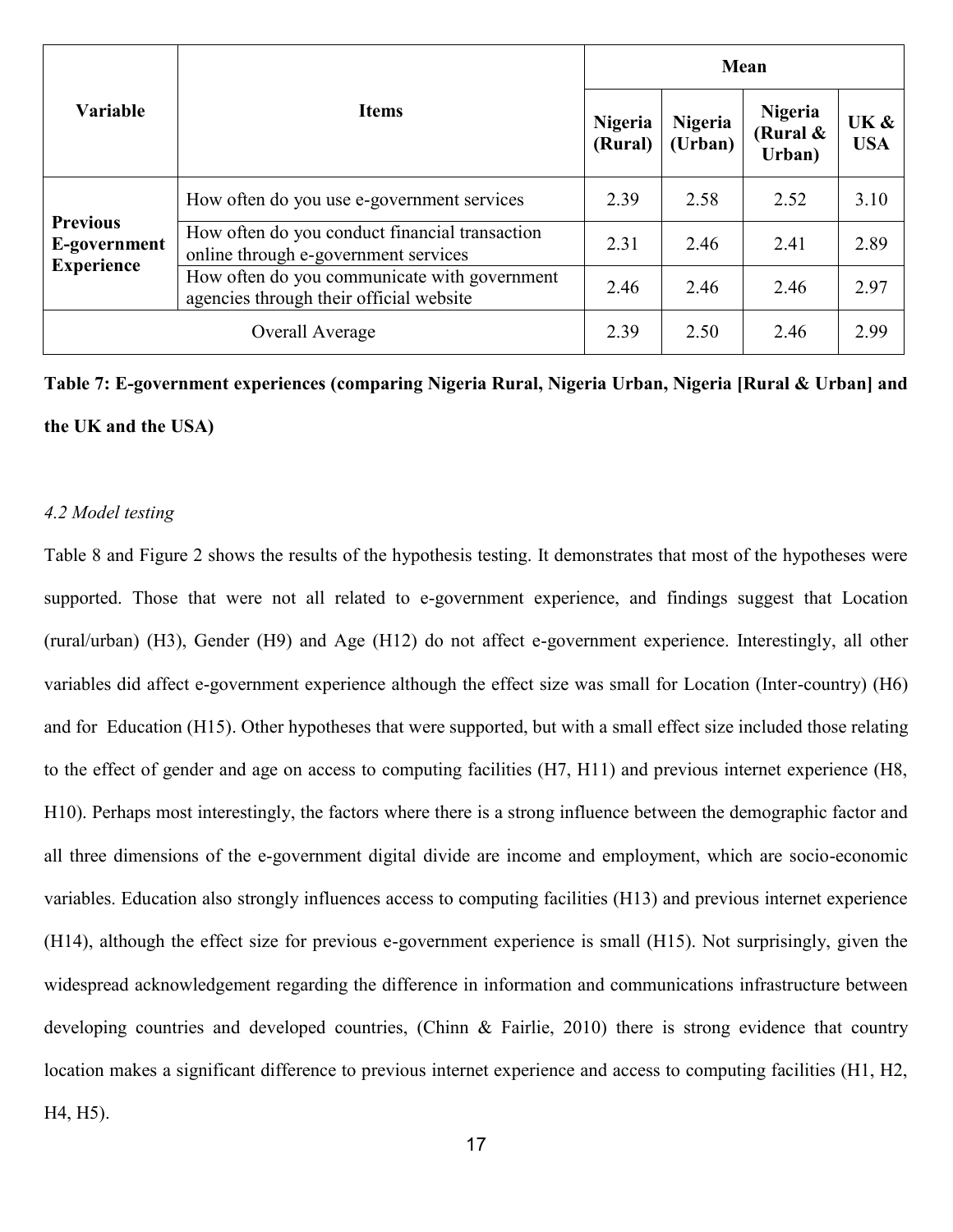| <b>Hypothesis</b> | Variable   | <b>Statistical</b><br><b>Test</b> | <b>Path Coefficient</b>                                            |           | <b>Results</b>          | <b>Effect</b><br><b>Size</b> | <b>Effect</b><br><b>Size</b> |
|-------------------|------------|-----------------------------------|--------------------------------------------------------------------|-----------|-------------------------|------------------------------|------------------------------|
| H1                |            | t-test                            | Location (rural / urban) affects<br>access to computing facilities | 0.000     | Supported               | 0.12                         | Medium                       |
| H2                |            | t-test                            | Location (rural / urban) affects<br>internet experience            | 0.000     | Supported               | 0.10                         | Medium                       |
| H3                | Location   | t-test                            | Location (rural / urban) affects<br>e-government experience        | 0.263     | Not<br>supported        | Not<br>Applicable            | Not<br>Applicable            |
| H4                |            | t-test                            | Location (inter-country) affects<br>access to computing facilities | 0.000     | Supported               | 0.29                         | Large                        |
| H <sub>5</sub>    |            | t-test                            | Location (inter-country) affects<br>internet experience            | 0.000     | Supported               | 0.31                         | Large                        |
| H <sub>6</sub>    |            | t-test                            | Location (inter-country) affects e-<br>government experience       | 0.000     | Supported               | $* -0.12$                    | Small                        |
| H7                |            | t-test                            | Gender affects access to computing<br>facilities                   | 0.026     | Supported               | 0.01                         | Small                        |
| H8                | Gender     | t-test                            | Gender affects internet experience                                 | 0.043     | Supported               | 0.01                         | Small                        |
| H9                |            | t-test                            | Gender affects e-government<br>experience                          | 0.199     | Not<br>supported        | Not<br>Applicable            | <b>Not</b><br>Applicable     |
| H10               |            | Anova                             | Age affects access to computing<br>facilities                      | 0.001     | Supported               | 0.04                         | Small                        |
| H11               | Age        | Anova                             | Age affects internet experience                                    | 0.001     | Supported               | 0.04                         | Small                        |
| H12               |            | Anova                             | Age affects e-government<br>experience                             | 0.090     | <b>Not</b><br>supported | Not<br>Applicable            | <b>Not</b><br>Applicable     |
| H13               |            | Anova                             | Education affects access to<br>computing facilities                | 0.000     | Supported               | 0.19                         | Large                        |
| H14               | Education  | Anova                             | <b>Education affects internet</b><br>experience                    | 0.000     | Supported               | 0.20                         | Large                        |
| H15               |            | Anova                             | Education affects e-government<br>experience                       | 0.000     | Supported               | 0.05                         | Small                        |
| H16               |            | Anova                             | Employment affects access to<br>computing facilities               | 0.000     | Supported               | 0.15                         | Large                        |
| H17               | Employment | Anova                             | Employment affects internet<br>experience                          | 0.000     | Supported               | 0.11                         | Medium                       |
| H18               |            | Anova                             | Employment affects e-government<br>experience                      | 0.002     | Supported               | 0.05                         | Small                        |
| H19               |            | Anova                             | Income affects access to computing<br>facilities                   | 0.000     | Supported               | 0.20                         | Large                        |
| H20               | Income     | Anova                             | Income affects internet experience                                 | 0.000     | Supported               | 0.20                         | Large                        |
| H21               |            | Anova                             | Income affects e-government<br>experience                          | $0.000\,$ | Supported               |                              | Medium                       |

# **Table 8: Digital divide dimensions hypotheses summary**

*Insert Figure 2 here*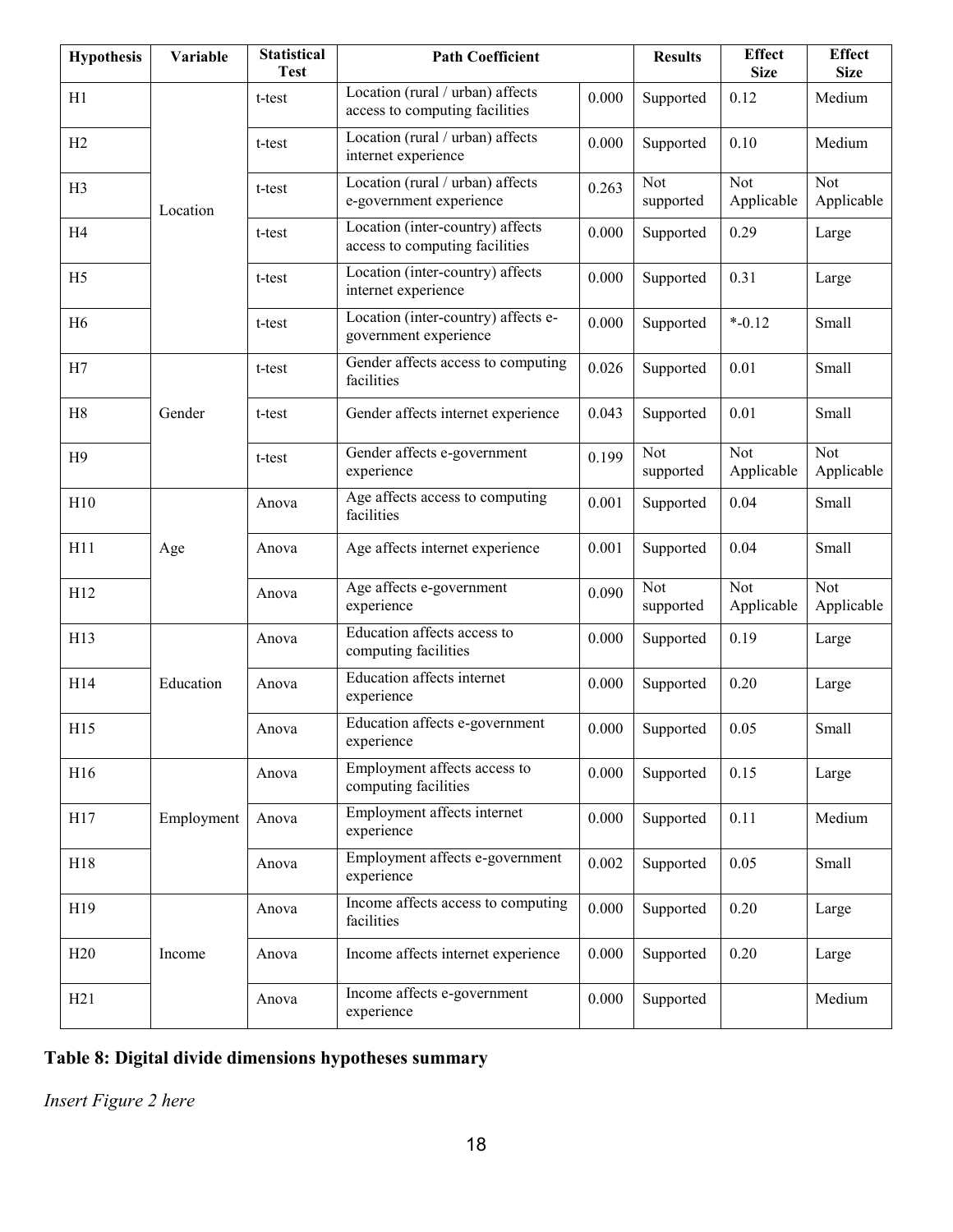### **5. Discussion**

This section discusses the findings in relation to earlier research, with a view to drawing out new insights and indentifying the contribution of this study. The section commences with reflections on the insights from the descriptive statistics, and then moves on to consider implications of the hypothesis testing.

#### *5.1 Describing Access and Experience*

The descriptive statistics provide an interesting profile of the levels of access to computing facilities and experience of using the Internet and e-government websites. The data on access confirms various previous studies regarding access to e-services in developing countries. For example, in terms of access to technology, almost all of the sample had access to a mobile phone, less than half had access to a landline telephone, and 50% had access to a computer, but importantly, only half had access to an uninterrupted electricity supply, and probably most that did were located in the US and the UK. Analysis on the basis of location showed a very low level of access to a landline telephone for both groups in Nigeria, as well as much more limited access to a computer. For users in Nigeria access through a cybercafé, emerged as important. Other commentators have also reported on the challenges facing developing countries regarding developing their information and communication technology infrastructure (Vu, 2011; Gomez & Panther, 2012). More specifically, Thompson & Walsham (2010) demonstrate that Africa faces a high level of inequality, a weak IT communication system, particularly in rural areas, and a lack of willingness to invest in ICT and address related issues on the part of governments, whilst Nkwe (2012) and Nkohkwo & Islam (2013) make a link between poor internet infrastructure and a digital divide regarding egovernment services.

In terms of Internet and e-government experience overall users could be categorised as occasional users of technology, however, on the other hand, all respondents indicated that they were occasional, frequent or very frequent users of the internet. Comparing users in Nigeria and elsewhere, there is a lower level of frequency of use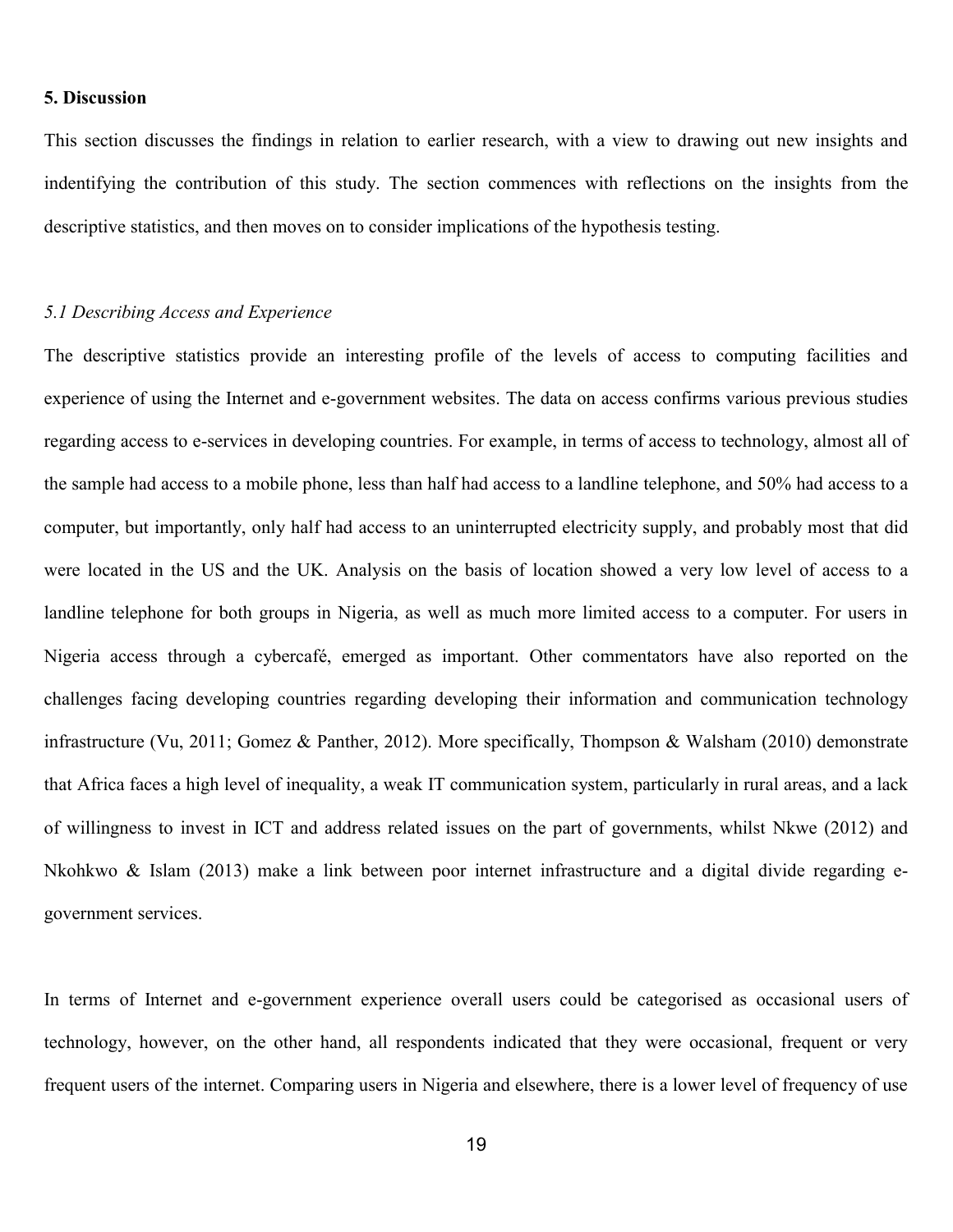for all of the questions in Table 6 and 7, and in most instances the frequency of use in rural Nigeria is lower than in urban Nigeria. This lower level of frequency of use is consistent with the challenges associated with access, as discussed above and with the low levels of internet utilization and restricted development of e-commerce in developing countries reported in various other studies (Bertot, 2003; Akanbi & Akanbi, 2012; Forum for East Asia-Latin America Cooperation [FEALAC], 2014).

#### *5.2 The Multi-Dimensional Digital Divide and the impact of demographic factors.*

The central contribution of this article is to propose a model of the multi-dimensional digital divide that embraces both the central aspects of the digital divide and the demographic factors that affect it. The relationships between these variables are explored in relation to the users of a specific e-government portal associated with a large developing country. In this research, we have conceptualized the digital divide as having two core dimensions, relating respectively to previous internet experience (skills) and access to computing facilities (access), both of which have been regarded by other authors as core to the concept of the digital divide. In addition, since our research focuses on e-government, and in keeping with agendas that posit that e-government can enhance computer literacy (Zinyama & Nhema, 2016), we have also used the dimension, previous e-government experience. We have demonstrated that with a few exceptions, location, gender, age, education, employment and income impact on one or more of the three dimensions of the digital divide used in this study. As discussed above, effect sizes vary, and demographic variables appear to have the least effect on previous e-government experience. On this latter point, we suspect this might be due to the relatively low level of engagement with e-government services, for all demographic groups. But even this finding has an interesting message regarding conducting research on information systems when users may have a more limited level of familiarity with those system, that researchers' or policy makers' might aspire to them having.

The following paragraphs discuss in more detail the extent of alignment between this study and earlier studies and associated implications. The discussion follows the order of variables in Figure 2.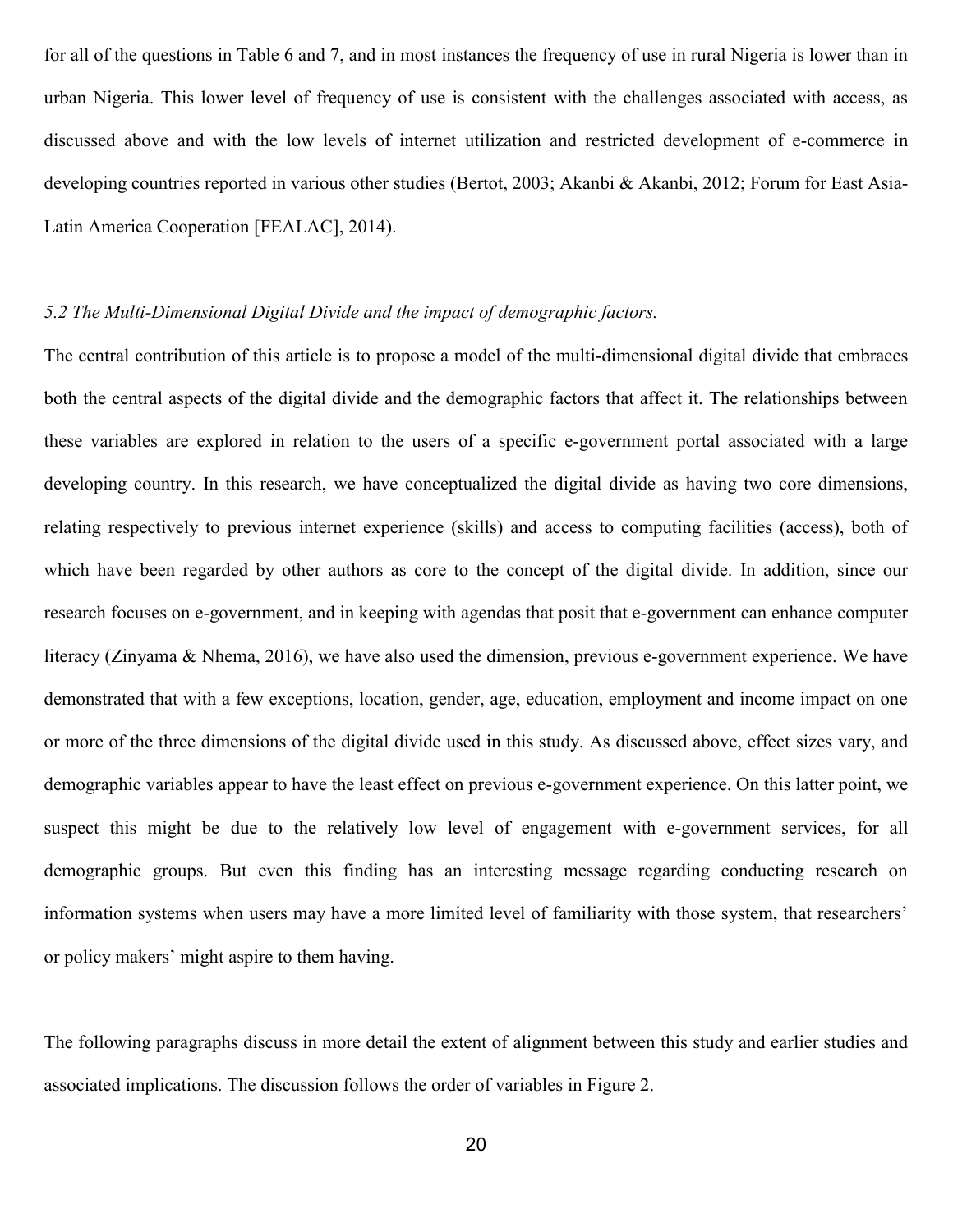Hypotheses relating to location were designed to explore whether earlier research suggesting that there is a digital divide based on (a) whether users live in a rural or urban location (H1,H2, H3) or (b) whether they live in a developing or developed country (H4, H5, H6). In respect of living in an urban or rural area, there is a significant link between location and previous internet experience and access to computing facilities (H1, H2). This is consistent with other research that has identified a lower level of internet use in rural areas, than in urban areas. There is evidence that this divide has been consistent over many years, with early research from Hindman (2000) and Norris (2000) having been confirmed more recently by Park & Kim (2015) and Banihahemi & Rajaei (2015), who refer to the persistent digital divide between urban and rural Internet users. Park & Kim (2015) and Banihahemi & Rajaei (2015) suggest that one reason for this persistent digital divide might be related to relative poverty in rural areas, whilst others point to concentration of Public Internet access points in urban areas (Furuholt and Kristiansen, 2007). There is also considerable evidence to demonstrate the persistence of a digital divide between developed and developing countries (e.g. Rouvien, 2006; Warschauer, 2012). This study shows that this divide applies to access to computing facilities and previous Internet experience for people living in Nigeria relative to those living in the US and the UK, although the gulf is narrower between these two groups than in the rural/urban divide within Nigeria. No other studies have compared these three groups, and thereby facilitated an analysis of both within and between country digital divides within one study. In relation to their previous experience with e-government there is no evidence of a significant difference between groups within Nigeria (urban or rural) (H3). This may be because all respondents share experience of using the NIS portal, whose use is mandatory for those wishing to travel in and out of Nigeria. On the other hand, NIS portal users in developed countries had more e-government experience than urban users in Nigeria (H6), probably because they are exposed to e-government services in developed countries.

Gender and age are two demographic characteristics that have been much studied in relation to access to and use of information technology facilities. In respect of gender, there is a considerable body of evidence to evince that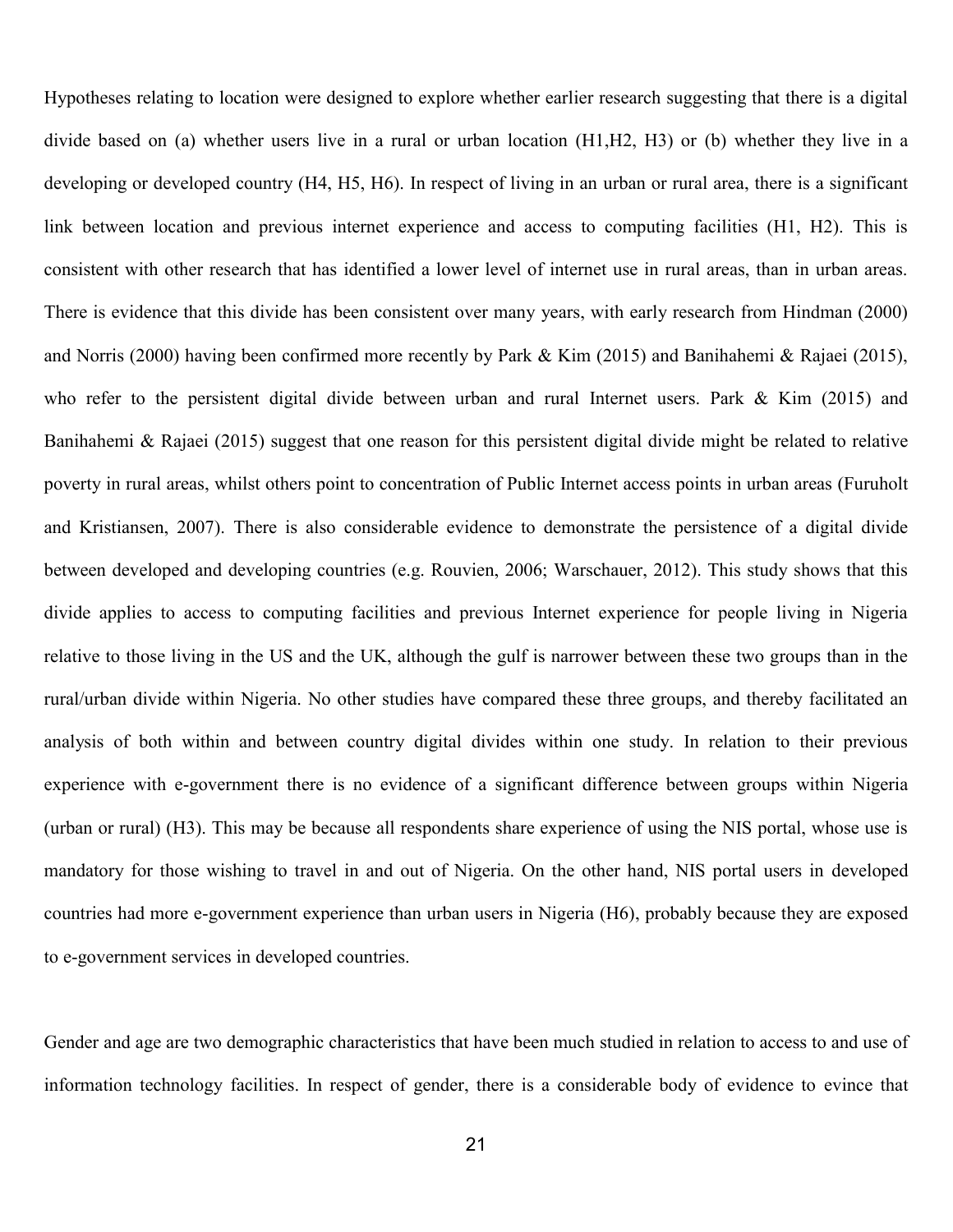women are less likely to use computing facilities than men (Wasserman & Richmond-Abbott, 2005) and that this is especially the case in developing countries (Antonio & Tuffley, 2014). This research confirms that this is the case for users of the NIS Portal, although the effect size is small, which might demonstrate that gender is not as important as suggested by some previous researchers. Interestingly, for example, Hilbert (2011) found that taking age into consideration shows that younger women have higher levels of computer usage than men of a similar age. In this research, the findings for age are comparable to those for gender. In other words, age affects both previous Internet experiences and access to computing facilities (H10, H11), but effect sizes are small, possibly suggesting this is less significant amongst respondents in this study, than might by suggested by the extensive body of research that contend the interest in and use of technology is lower amongst older people (e.g. Heart & Kalderon, 2013; Idowu & Adagunodo, 2005; Thayer & Ray, 2006). However, interpreting the effect of age on the digital divide is complex because its effect is often inter-related with social economic variables, such as income, and as Lenhart at al. (2010) suggest the most common online activities are to some extent age dependent.

Finally, it is important to consider the effect of the socio-demographic variables of education, employment and income. All of the hypotheses for education, employment and income are supported, although the effect size varies; in particular, the effect size is small for the link between education and employment, respectively, and previous e-government experience. Broadly speaking, better educated, employed, and higher income respondents have greater access to computing facilities, which, in turn is likely to lead to a higher level of previous Internet experience. Such findings are not new and are consistent with findings from many other studies. For example, education has been shown to be the most consistent global predictor in measuring experience and access to internet technology (Chinn & Fairlie, 2006; Kiiski & Pohjola, 2002; Vicente & López, 2011; Wilson, Walin & Reiser, 2003; Zhong, 2011; Puspitasari, & Ishii, 2016). Similarly, previous research has indicated that the level of computing and internet access depends heavily on employees' type of work and the need for the use of technology in the workplace (Anderson, 2001; Fountain, 2005; Rustad & Paulsson, 2005). Finally, previous research has also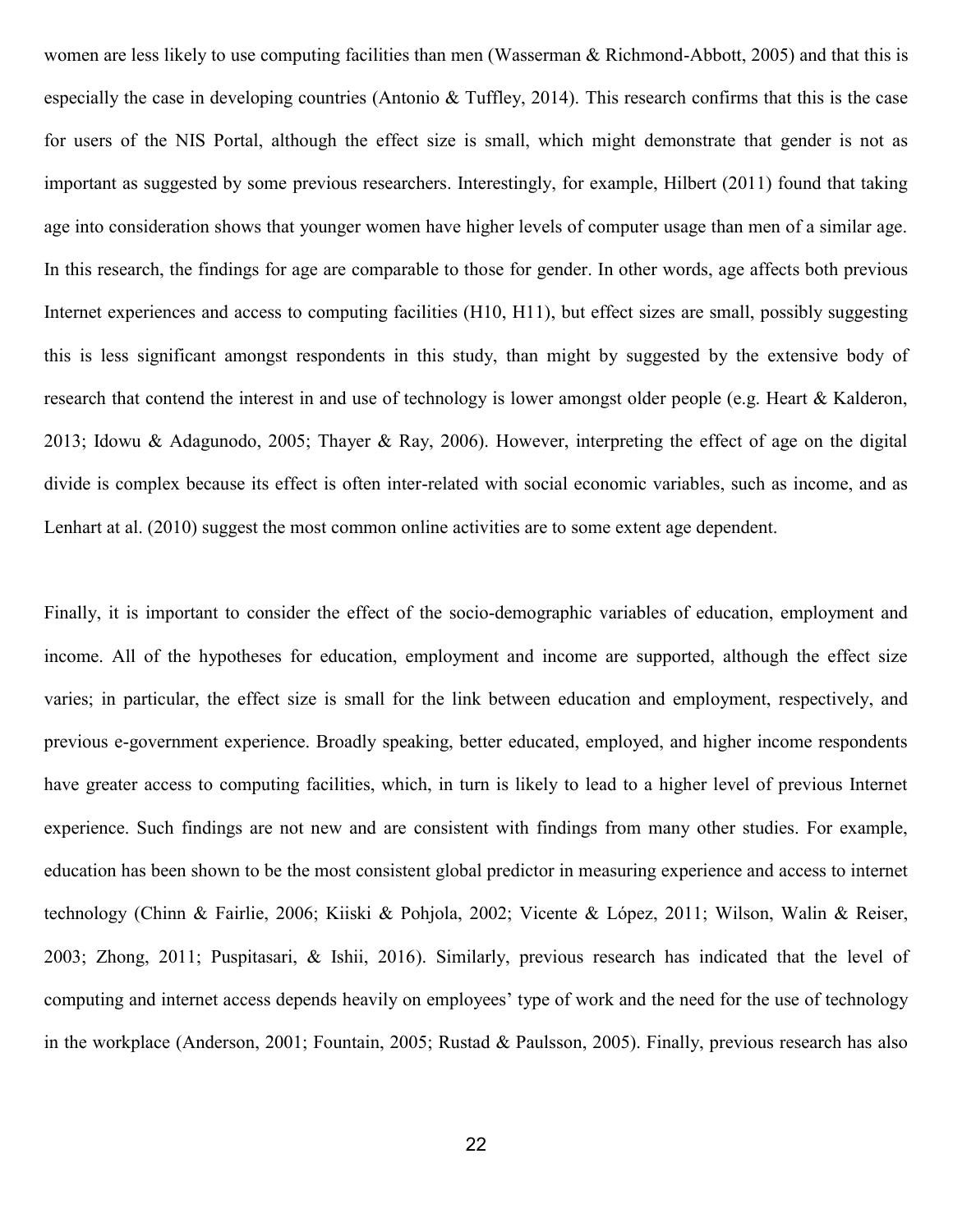shown that income affects internet access and experience (Chakraborty & Bosman, 2005; Fuchs, 2008; Servon and Nelson, 2001; Warschauer, 2002).

#### *5.3 Summary*

Figure 3 presents the final model for this research. The digital divide is represented in terms of the three dimensions: access to computing facilities, previous Internet experience and previous e-government experience. Overall, Figure 3 shows that amongst the users of the NIS portal, there is a multi-dimensional digital divide with demographic and social-economic factors, as well as location affecting e-government users' access to computing facilities, internet experience, and e-government experience. In addition, three of the demographic variables, location (rural/urban), gender and age only show significant impact on previous Internet experience and access to computing facilities, and not on previous e-government experience. Overall, this research offers insights into the complexity of the digital divide, and the limitations of research that considers only one dimension of the digital divide, such as gender or education.

### *Insert Figure 3 here*

#### **6. Conclusions**

This study proposes the Multi-dimensional Digital Divide Model, which shows the relationships between the dimensions of the digital divide in the context of an e-government service, *viz*, access to computing facilities, previous internet experience and previous e-government experience and demographic variables. In the context of a sample who had used the NIS e-government service it can be seen that demographic (age, gender), social-economic (education, employment, income) and geographical location (rural and urban locations, developing and developed countries) factors affect the extent of the digital divide. Importantly, the choice of the NIS service as a basis for this study allows for comparisons to be made between users of the service resident both in Nigeria and elsewhere in the world.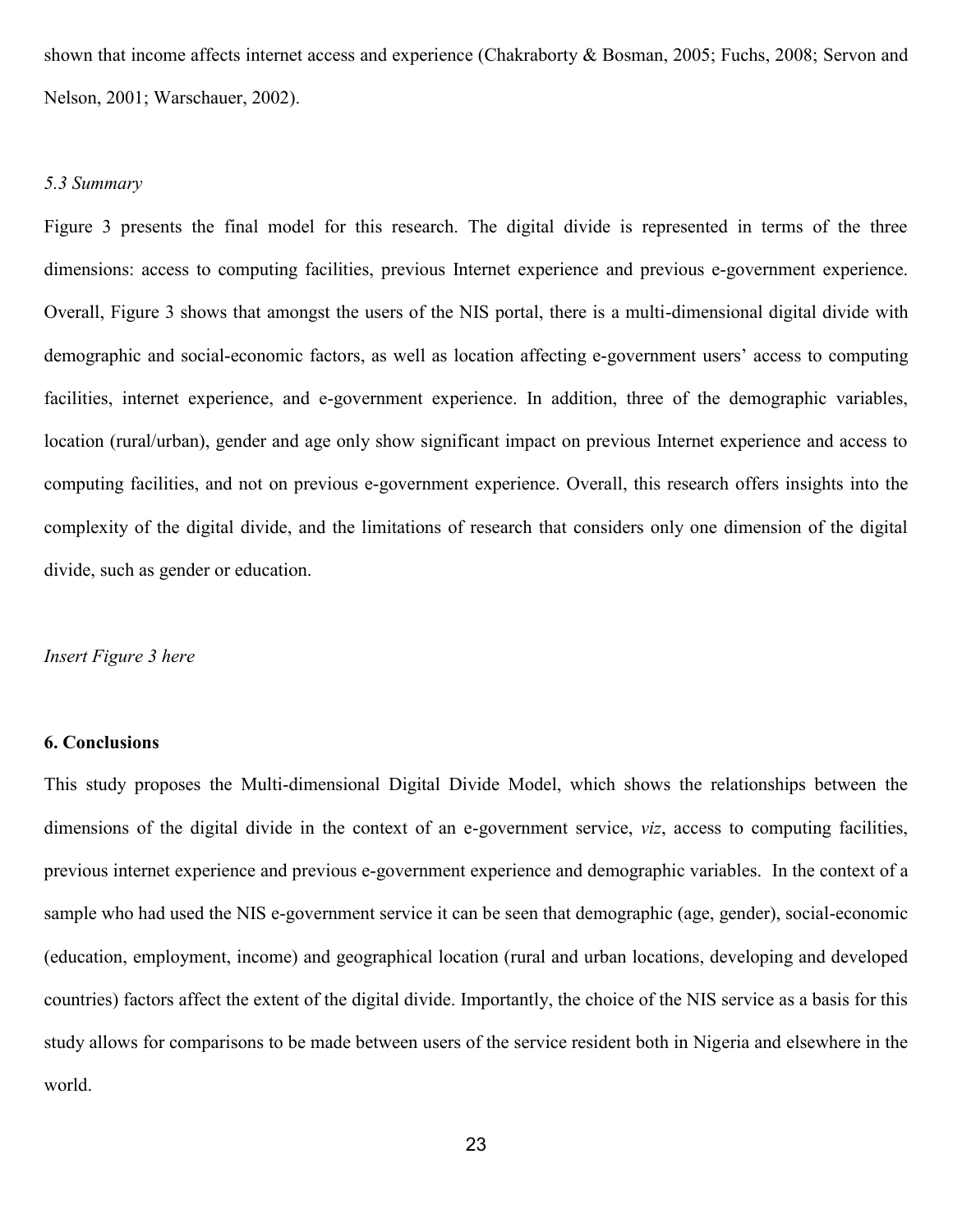Overall, the study demonstrates that there is a significant digital divide between users inside and outside of Nigeria and between those living in rural and urban Nigeria. This study provides further evidence that access to technology and online services, in general, is at a very much lower ebb, than in, for instance the US and the UK, and that this has consequences for the frequency of use of such services, whether they be online banking, online shopping or egovernment. Importantly, users in Nigeria were much more dependent than users elsewhere on mobile devices and cybercafes for access to all online services, including e-government. In addition, the intermittent electricity supply is a considerable impediment to online service use.

In terms of the practical implications of this study, this study provides yet further evidence of the importance of infrastructure development in developing countries in order to ensure the success of e-government services. Without such developments, e-government services have the potential to reproduce, and even magnify existing social disparities. More specifically, it is suggested that in investing in and developing their e-government policies and infrastructure, it is essential that there is further consideration of the development of mobile-based egovernment services. Currently, users are typically accessing a service designed to be accessed through landline computers through mobile technologies. For users in Nigeria, this is because they either do not have access to landline based computers or because the access they do have is significantly affected by intermittent electricity supply. There is also a very evident disparity in relation to users in rural areas in Nigeria, when compared with those either in US/UK or urban Nigeria, in terms of all three dimensions of the digital divide, access, internet experience and e-government experience. This suggests that Nigeria needs to prioritize investment in technology (and power supply) infrastructure in rural areas, possibly through the enhancement of the quality of cybercafes, which, whilst not having some of the immediacy of access in homes, offer the benefit of availability of support in working with computing technologies. Finally, on the basis of the identification of the multi-dimensional digital divide identified and profiled in this study, it is important for government policy to acknowledge and respond to the multiplicity of digital divides., They need to acknowledge that groups experiencing a digital divide on one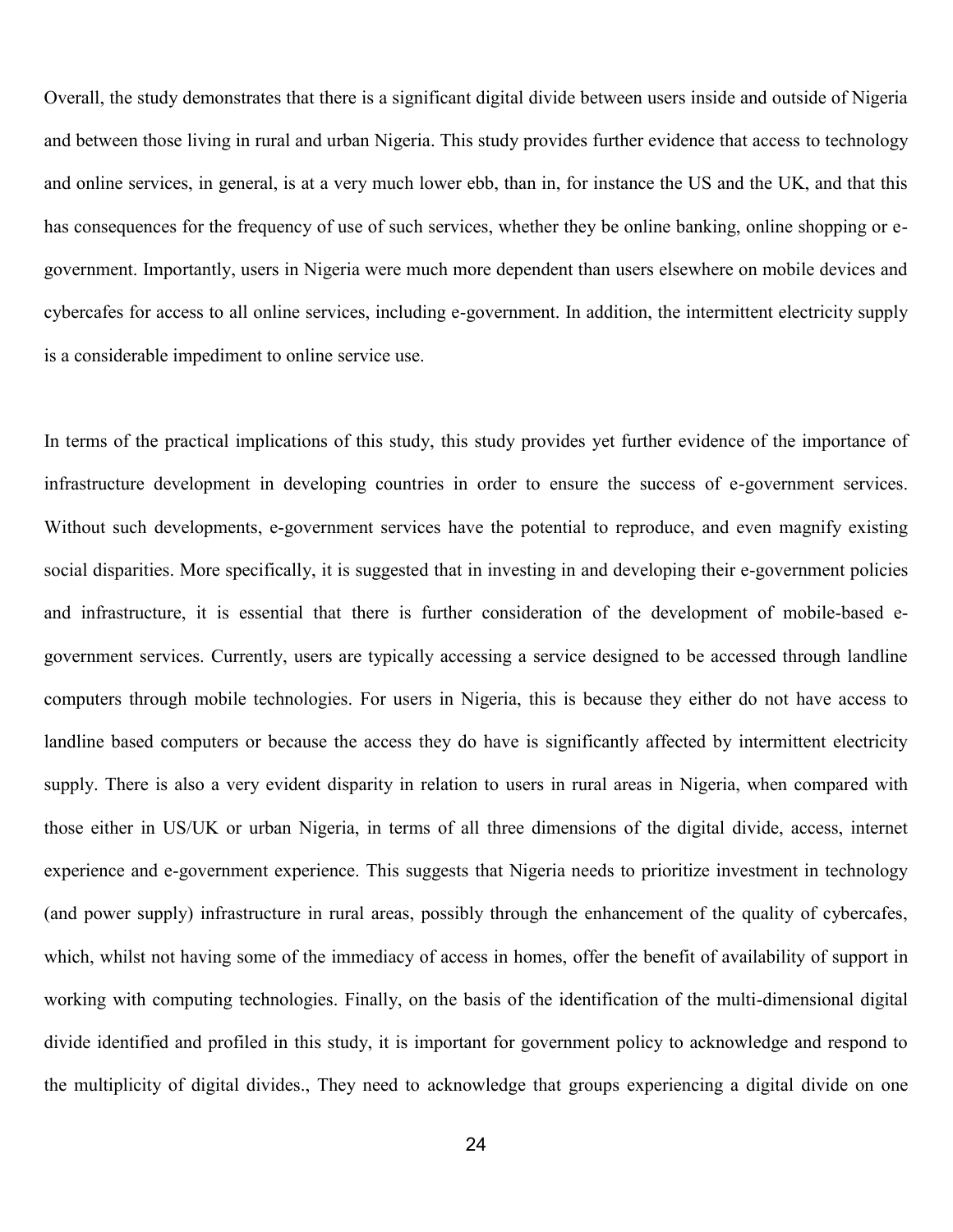dimension (e.g. as a result of their gender) may also experience other digital divides (e.g. as a result of education and/or employment). Nuanced policy responses that work with communities to understand and respond to these subtleties have greater potential to be successful than large scale one-size-fits-all approaches.

This study has one very important limitation, which actually strengthens the message that it communicates. The sample for the study is drawn from the users of the NIS portal. These are people who have the wealth to travel in and out of Nigeria, and the ability not only to make use of the NIS portal, but also to complete an online questionnaire. It is not representative of the social spectrum of citizens in Nigeria. Yet, this research has still identified a very noticeable digital divide. We suggest that the digital divide might be even more significant for users in lower socio-economic groups, and in rural areas, both of which are not strongly represented in this study. There are challenges associated with conducting research into the digital divide amongst communities in which large numbers of potential respondents are non-users of e-government. Nevertheless, the insights that such studies might generate could be very valuable because it is these groups that are often the target of government policy.

Moving forward, there is considerable scope for further studies into the digital divide in Nigeria and other parts of Africa, with a specific focus on the extent and nature of the digital divide, and how it can be identified and measured. It would also be useful to explore the impact of e-government initiatives on the digital divide, possibly through a longitudinal study and to explore the uptake and impact of the different types of e-government services, such as, perhaps, those associated with education or health. Finally, with the purpose of theoretical development of the notion of the digital divide, it is important to explore further the interplay between demographic and socioeconomic variables in use of e-government services.

#### **References**

Abdulkareem, A.K. (2015). Challenges of e-government implementation in the Nigerian public service. *Journal of Creative Writing,*1(4), 45-56.

Adeniran, A. (2008). The internet and emergence of yahoo boys sub-culture in Nigeria. *International Journal of*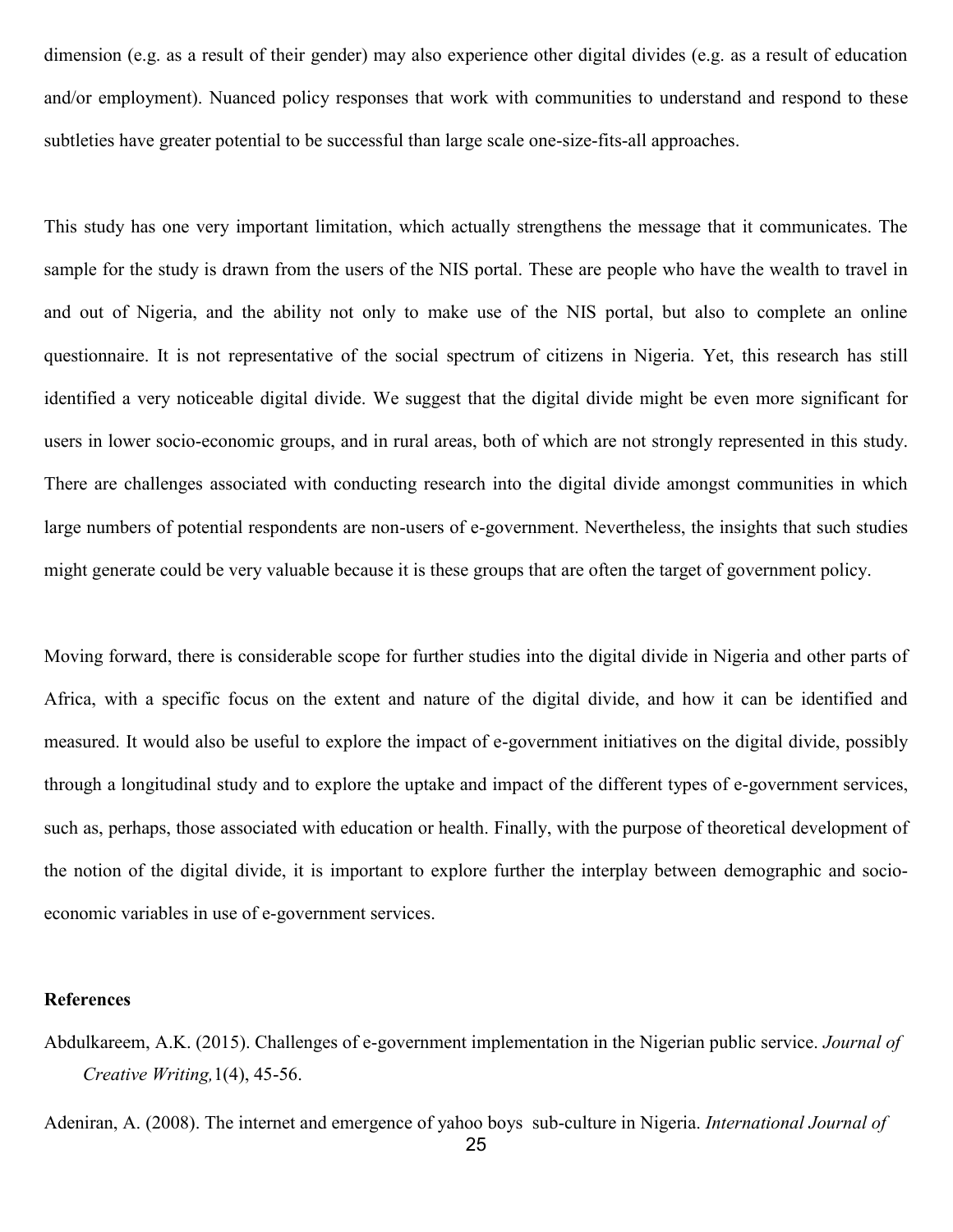*Cyber Criminology*, 2(2), 368-381.

- Adeyemo, A. (2011). E-government implementation in Nigeria: An assessment of Nigeria's global e-gov ranking. *Journal of Internet and Information Systems*, 2(1), 11-19.
- Akanbi, B. & Akanbi, C. (2012). Bridging the digital divide and the impact on poverty in Nigeria. *Computing, Information Systems & Development Informatics*, 3(4).
- Akkeren, J. & Cavaye, A. (1999). Factors affecting entry-level internet technology adoption by small business in Australia: an empirical study. In: *Proceedings of the 10th Australasian Conference on Information Systems, Wellington, New Zealand*. [online] Wellington, New Zealand. http://www.acs.org.au/act/events/io1999/akkern.html /Accessed 17.03.16.
- Akman, I., Yazici, A., Mishra, A. & Arifoglu, A. (2005). E-government: A global view and an empirical evaluation of some attributes of citizens. *Government Information Quart*erly, 22(2), 239-257.
- Akunyili, D. (2010). ICT and e-government in Nigeria. / [https://goafrit.wordpress.com/2010/06/12/ict-and-e](https://goafrit.wordpress.com/2010/06/12/ict-and-e-government-in-nigeria-prof-akunyili/)[government-in-nigeria-prof-akunyili/](https://goafrit.wordpress.com/2010/06/12/ict-and-e-government-in-nigeria-prof-akunyili/) /Accessed 11.04.16.
- Almarabeh, T. & AbuAli, A. (2010). A general framework for e-government: definition maturity challenges, opportunities, and success. *European Journal of Scientific Research*, 39(1), 29-42.
- AL-Rababah, B. & Abu-Shanab, E. (2010). E-government and gender digital divide: the case of Jordan. *International Journal of Electronic Business Management*, 8(1), 1-8.
- Al-Shboul, M., Rababah, O., Al-Shboul, M., Ghnemat, R. & Al-Saqqa, S. (2014). Challenges and factors affecting the implementation of e-government in Jordan. *JSEA*, 07(13), 1111-1127.
- Anderson, K. (2001). Internet use among college students: an exploratory study. *Journal of American College Health*, 50(1), 21-26.
- Antonio, A. & Tuffley, D. (2014). The gender digital divide in developing countries. *Future Internet*, 6(4), 673- 687.
- Avi, A., Bakht, H. & Bukoye, O. (2015). *Adoption of e-governance and its implications in developing countries*. / Ssrn.com. / http://ssrn.com/abstract=2686895 /Accessed 16.03.16.
- Banihashemi, S. & Rejaei, Z. (2015). Analysis of the digital divide in Asia Islamic countries: a topsis approach. *Journal of Asian Scientific Research*, 5(4), 165-176.

Belanger, F. & Carter, L. (2009). The impact of the digital divide on e-government use. *Communications of the*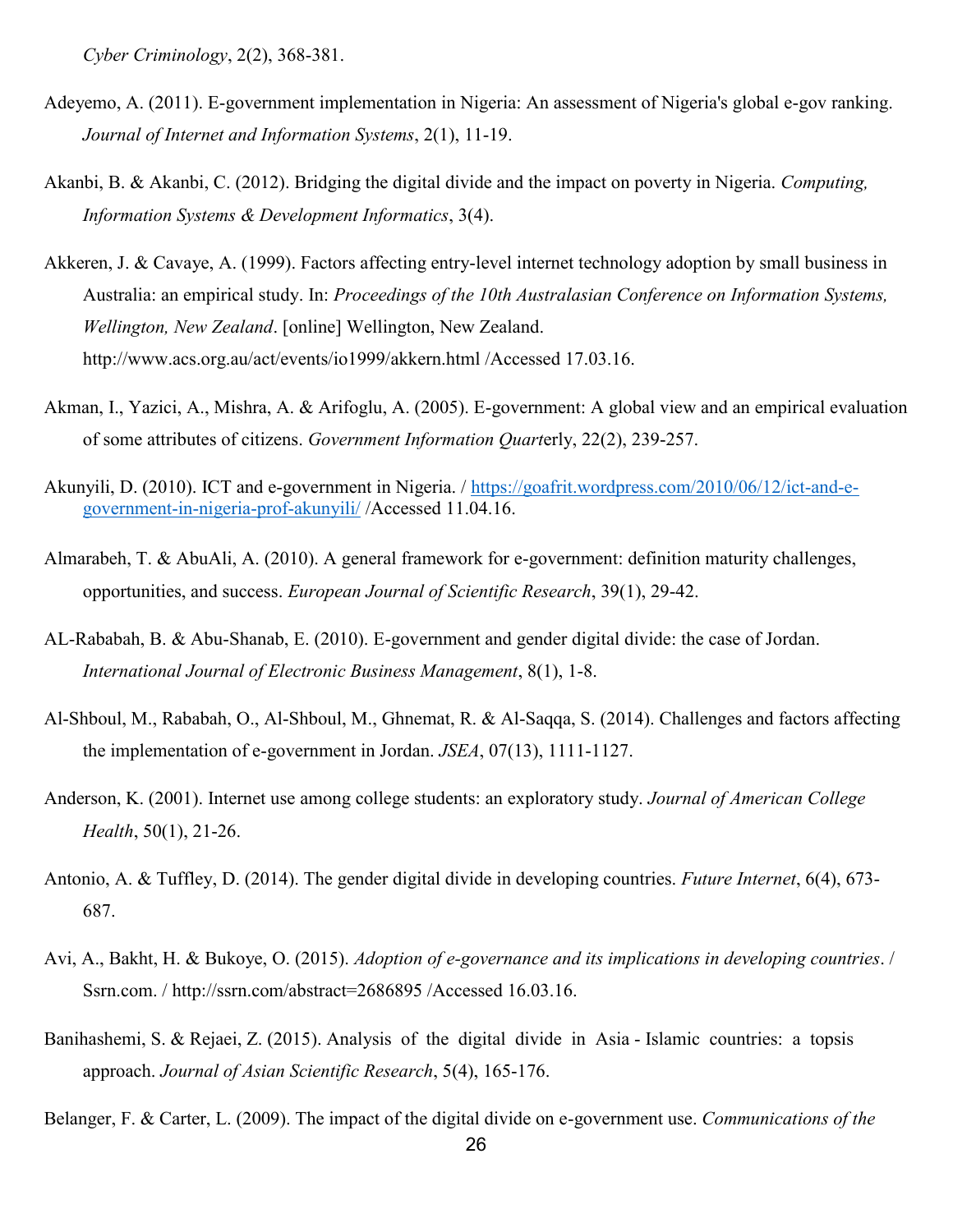*ACM*, 52(4), 132-135.

- Bertot, J. (2003). The multiple dimensions of the digital divide: more than the technology 'haves' and 'have nots'. *Government Information Quarterly*, 20(2), 185-191.
- Brandtzæg, P., Heim, J. & Karahasanović, A. (2011). Understanding the new digital divide -A typology of Internet users in Europe. *International Journal of Human-Computer Studies*, 69(3), 123-138.
- Chakraborty, J. & Bosman, M. (2005). Measuring the digital divide in the United States: race, income, and personal computer ownership. *The Professional Geographer*, 57(3), 395-410.
- Chatfield, A. & Alhujran, O. (2009). A cross-country comparative analysis of e-government service delivery among Arab countries. *Information Technology for Development*, 15(3), 151-170.
- Chen, W. & Wellman, B. (2004). The global digital divide within and between countries. *IT and Society*, 1(7), 39- 45.
- Chinn, M. & Fairlie, R. (2010). ICT use in the developing world: an analysis of differences in computer and internet penetration. *Review of International Economics*, 18(1), 153-167.
- Chinn, M. & Fairlie, R. (2006). The determinants of the global digital divide: a cross-country analysis of computer and internet penetration. Oxford Economic Papers, 59(1), 16-44.
- Cohen, J. (1988). Statistical power analysis for the behavioural sciences. Hillside. NJ: *Lawrence Earlbaum Associates*.
- Creswell, J. (2009). Research design: qualitative, quantitative and mixed methods. (3rd ed.). Thousand Oaks, Calif.: Sage Publications, 5-17.
- Cullen, R. (2001). Addressing the digital divide. *Online Information Review*, 25(5), 311-320.
- Dada, D. (2006). The failure of e-government in developing countries: A literature review. *The Electronic Journal of Information Systems in Developing Countries*, 26(7), 1-10.
- Fallows, D. (2005). How women and men use the internet. P*ew Research Center's Internet & American Life Project*. http://www.pewinternet.org/2005/12/28/how-women-and-men-use-the-internet/ Accessed 17.03.16.
- Fatile, J.O. (2012). Electronic governance: myth or opportunity for Nigerian public administration? *International Journal of Academic Research in Business and Social Sciences*. 2 (9) / [http://www.hrmars.com/admin/pics/1104.pdf / Accessed 11.04.16.](http://www.hrmars.com/admin/pics/1104.pdf%20/%20Accessed%2011.04.16)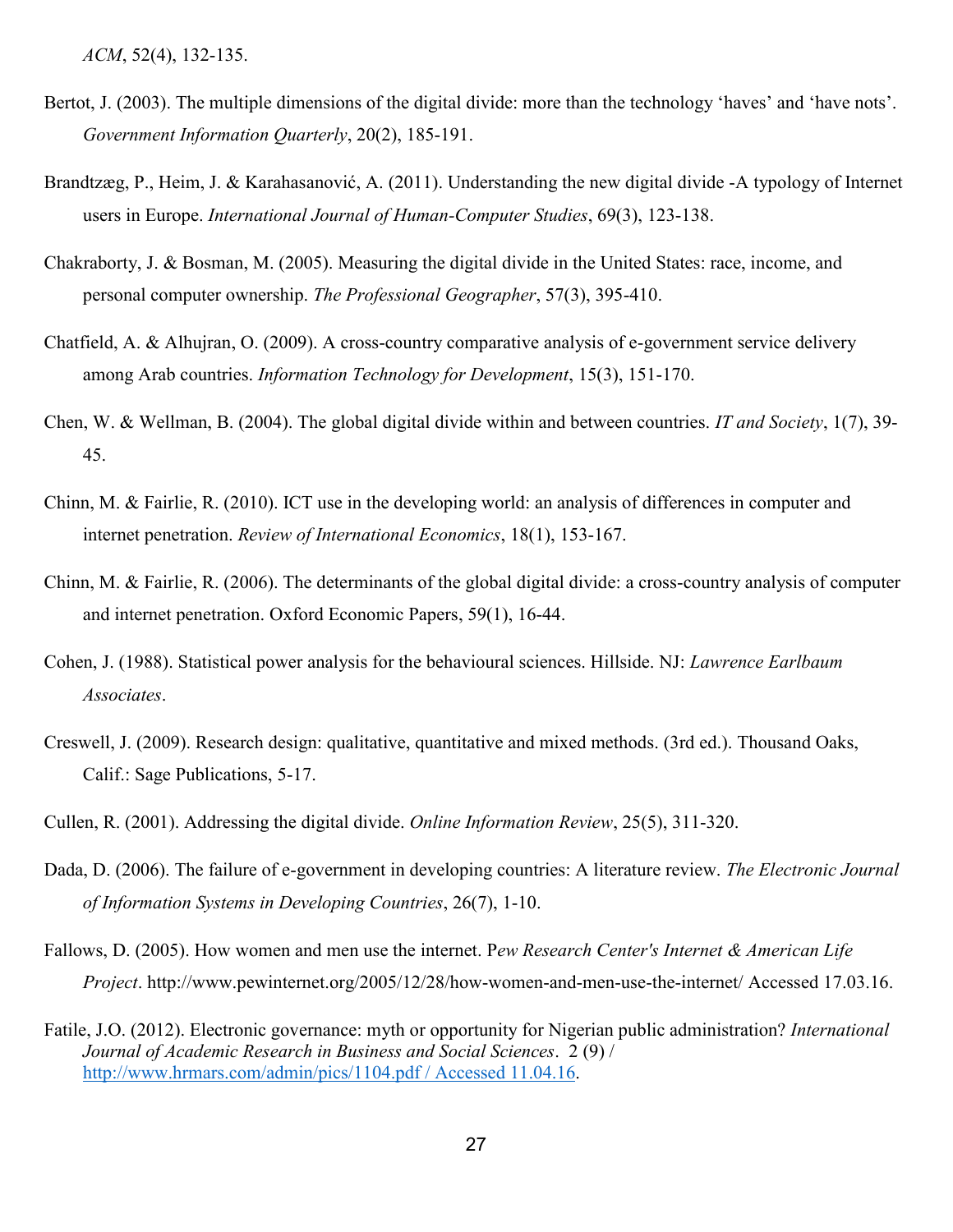FEALAC. IT revolution for developing countries (bridging the digital divide). Mofa.go.jp.(2014). http://www.mofa.go.jp/region/latin/fealac/it.html /Accessed 13.03.16.

Fountain, C. (2005). Finding a Job in the Internet Age. *Social Forces*, 83(3), 1235-1262.

- Fuchs, C. (2008). The role of income inequality in a multivariate cross-national analysis of the digital divide. *Social Science Computer Review*, 27(1), 41-58.
- Furuholt, B. & Kristiansen, S. (2007). A rural-urban digital divide? Regional aspects of internet use in Tanzania. In*: Proceedings of the 9th International Conference on Social Implications of Computers in Developing Countries.*
- Gomez, R. & Pather, S. (2012). ICT evaluation: are we asking the right questions?. *The Electronic Journal of Information Systems in Developing Countries*, 50, 1-14.
- Guillen, M. & Suarez, S. (2005). Explaining the global digital divide: economic, political and sociological drivers of cross-national internet use. *Social Forces*, 84(2), 681-708.
- Hall, T. & Owens, J. (2011). The digital divide and e-government services. In: *Proceedings of the 5th International Conference on Theory and Practice of Electronic Governance ICEGOV '11*. Elsa Estevez and Marijn Janssen (Eds.), ACM, New York, 37-44.
- Hassan, H., Shehab, E. & Peppard, J. (2011). Recent advances in e-service in the public sector: state-of-the-art and future trends. *Business Process Mgmt Journal*, 17(3), 526-545.
- Heart, T. & Kalderon, E. (2013). Older adults: Are they ready to adopt health-related ICT?. *International Journal of Medical Informatics*, 82(11), e209-e231.
- Hermana, B. & Silfianti, W. (2011). Evaluating e-government implementation by local government: Digital Divide in Internet Based Public Services in Indonesia. *International Journal of Business and Social Science*, 2(3), 156-163.
- Hilbert, M. (2011). Digital gender divide or technologically empowered women in developing countries? A typical case of lies, damned lies, and statistics. *Women's Studies International Forum*, 34(6), 479-489.
- Hilbert, M. (2011). The end justifies the definition: The manifold outlooks on the digital divide and their practical usefulness for policy-making. *Telecommunications Policy*, 35(8), 715-736.

Hindman, D. (2000). The rural-urban digital divide. Journalism & Mass Communication Quarterly, 77(3), 549-560.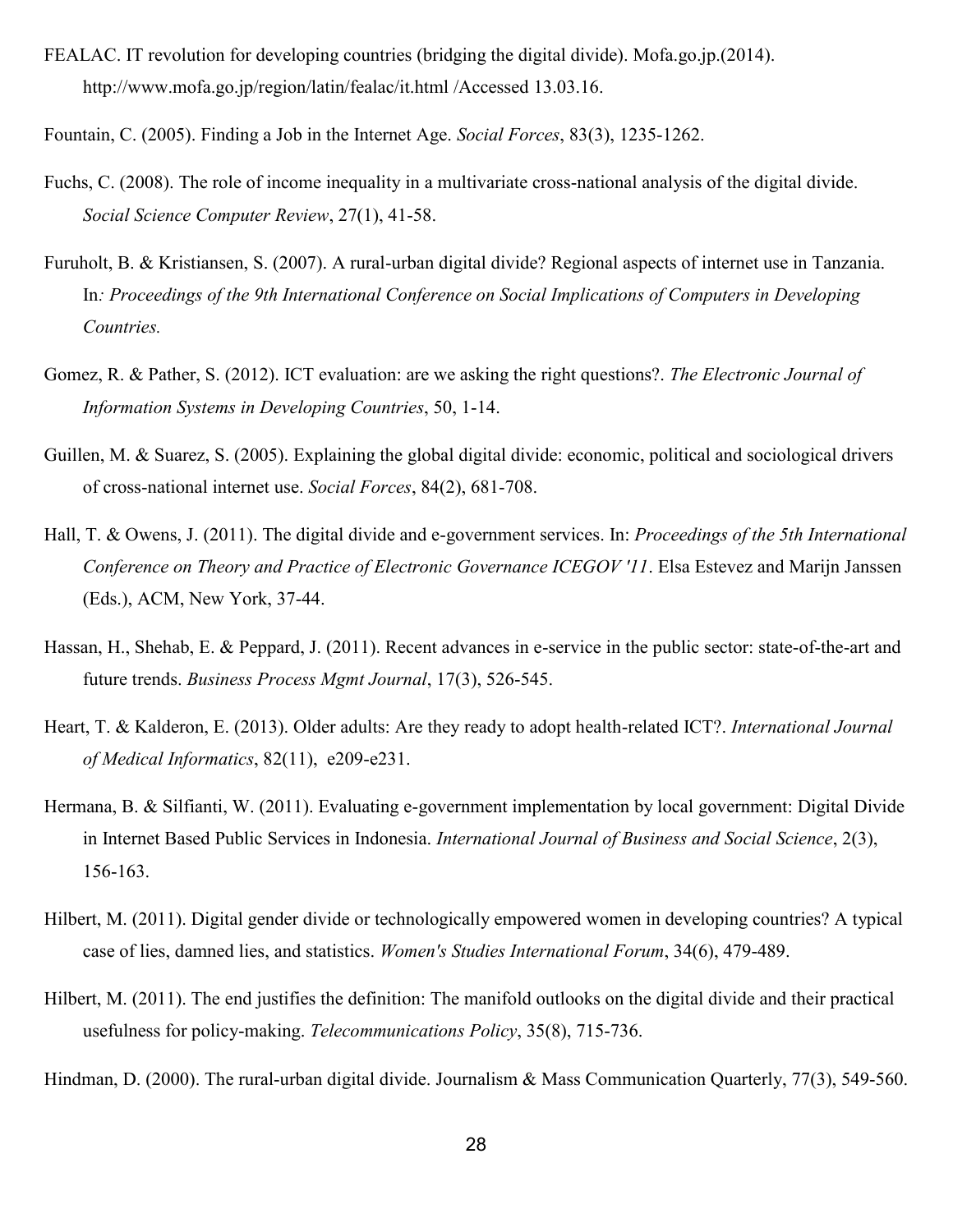- Hoofnagle, C., King, J., Li, S. & Turow, J. (2010). How different are young adults from older adults when it comes to information privacy attitudes and policies?. *SSRN Electronic Journal*. / http://ssrn.com/abstract=1589864 /Accessed 16.03.16.
- IBM Corp, (2013). IBM SPSS statistics for windows. Version 22.0. Armonk, NY: IBM.
- Idowu, A., Idowu, P. & Adagunodo, E. (2005). Empirical study on information and communication technology and youth in a developing country: Nigeria as a case. *International Journal of Information Technology & Decision Making*, 4(2), 297-309.
- Idowu, B. & Adagunodo, R. (2004). Gender difference in computer literacy among Nigeria undergraduates' students. *The African Symposium. An On-line Educational Research Journal*, 4(3).
- Imhonopi, D. and Urim, U.M. (2015). Information and communication technology (ICT) and governance in Nigeria: challenges and prospect. *Journal of Humanities, Social Science and Creative Arts*, 6(2), 1-14.
- Jidaw System Ltd. Nigeria's IT policy, Nigeria ICT4D plan National Information Technology Development Agency (NITDA)". (2011). [http://www.jidaw.com/policy.html /](http://www.jidaw.com/policy.html%20/) Accessed 17.12.06.
- Jung, Y. (2011). Understanding the role of sense of presence and perceived autonomy in users' continued use of social virtual worlds. *Journal of Computer-Mediated Communication*, 16(4), 492-510.
- Jurich, S. (2000). The information revolution and the digital divide. TechKnowLogia. / http://www.techknowlogia.org/TKL\_Articles/PDF/97.pdf /Accessed 9.03.16.
- Kanat, I. & Ozkan, S. (2009). Explaining citizen adoption of government to citizen services: a model based on theory of planned behaviour (TBP). In: *Proceedings of European and Mediterranean Conference on Information Systems 2009 (EMCIS2009)*. / http://citeseerx.ist.psu.edu/viewdoc/download?doi=10.1.1.501.8037&rep=rep1&type=pdf /Accessed 6.03.16.
- Khan, G., Moon, J., Zo, H. & Rho, J. (2010). Civil conflict, digital divide, and e-government service adoption: a conflict theory approach. *World Academy of Science, Engineering & Technology*, 42, 537.
- Kiiski, S. & Pohjola, M. (2002). Cross-country diffusion of the internet. *Information Economics and Policy*, 14(2), 297-310.
- Kim, D., Ferrin, D. & Rao, H. (2008). A trust-based consumer decision-making model in electronic commerce: the role of trust, perceived risk, and their antecedents. *Decision Support Systems*, 44(2), 544-564.
- Kuboye, B., Alese, B. & Imasuen, F. (2012). A twin approach to internet service provision in sparse rural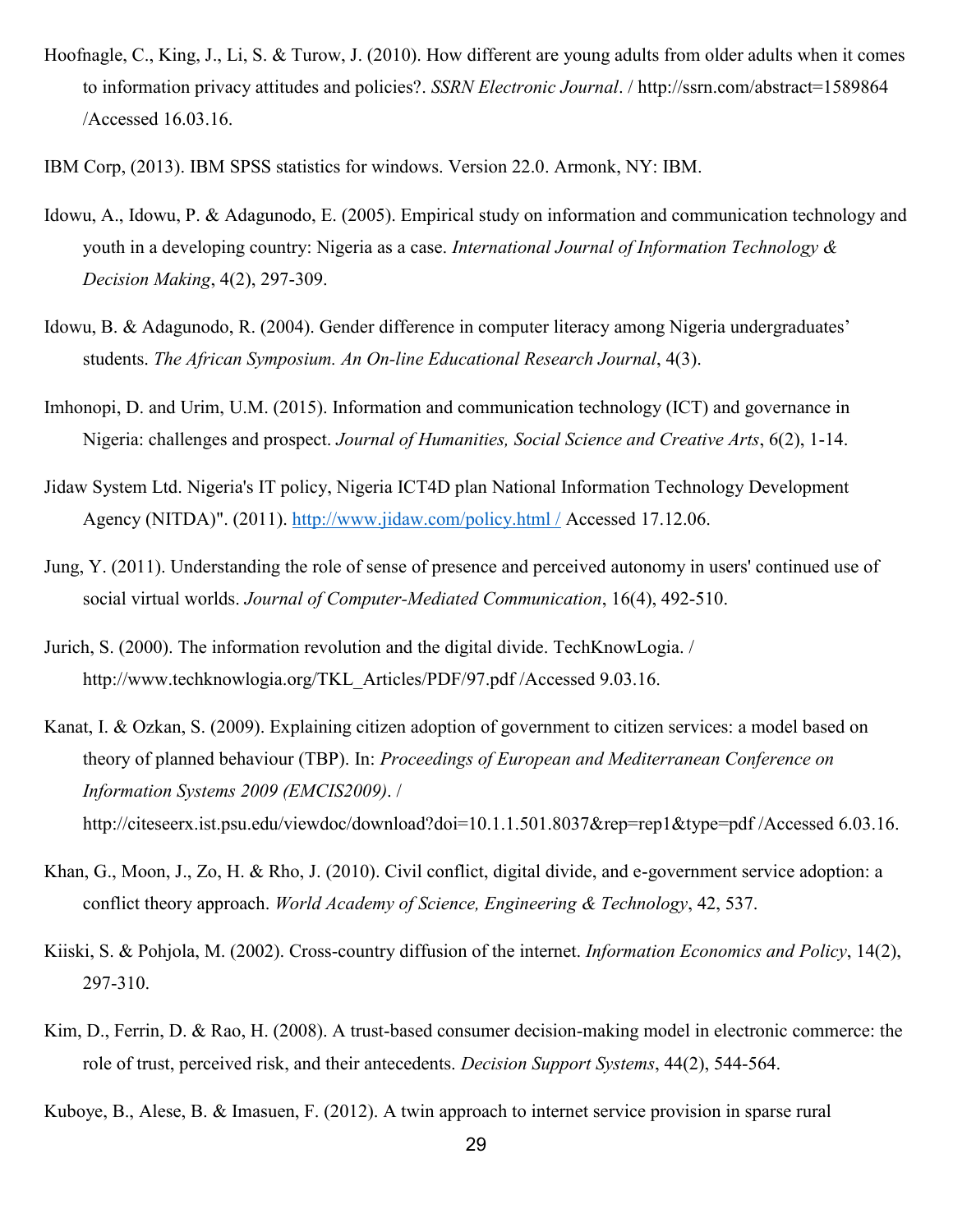community in Nigeria. *International Journal of Networks and Communications*, 2(5), 132-137.

- Lenhart, A., Purcell, K., Smith, A. & Zickuhr, K. (2010). Social media & mobile internet use among teens and young adults. millennials. *Pew Internet & American Life Project*. http://files.eric.ed.gov/fulltext/ED525056.pdf /Accessed 13.03.16.
- Loges, W. & Jung, J. (2001). Exploring the digital divide: internet connectedness and age. *Communication Research*, 28(4), 536-562.
- Min, S. (2010). From the digital divide to the democratic divide: internet skills, political interest, and the secondlevel digital divide in political internet use. *Journal of Information Technology & Politics*, 7(1), 22-35.
- Morgan, G., Leech, N., Gloeckner, G. & Barrett, K. (2013). IBM SPSS for introductory statistics: use and interpretation. (5th ed.). New York: Routledge.
- Morris, D. & Morris, J. (2013). Accidental online information acquisition and the digital divide in the 2012 presidential election campaign. *Prepared for presentation at the annual meeting of the Western Political Science Association*, Seattle, WA. April 17-20.
- Mundy, D. & Musa, B. (2010). Towards a framework for egovernment adoption in Nigeria. http://www.ejeg.com/issue/download.html?idArticle=205 /Accessed 11.03.16.
- NCC. Subscriber statistics. (2015) /
	- http://www.ncc.gov.ng/index.php?option=com\_content&view=article&id=125:art-statistics-subscriberdata&catid=65:cat-web-statistics&Itemid=73 / Accessed 10.03.16.
- NCC. Subscriber Statistics (2016). [http://www.ncc.gov.ng/stakeholder/statistics-reports/subscriber-data /](http://www.ncc.gov.ng/stakeholder/statistics-reports/subscriber-data%20/) Accessed 17.12.06.
- Nigeria Immigration Service. History of the Nigeria immigration services. (2016). http://www.immigration.gov.ng/index.php?id=3 / Accessed 230.3.16.
- Nitzan, I. & Libai, B. (2011). Social effects on customer retention. *Journal of Marketing*, 75(6), 24-38.
- Nkohkwo, Q. & Islam, M. (2013). Challenges to the successful implementation of e-government initiatives in sub-Saharan Africa: A literature review. *Electronic Journal of e-Government*, 11(2), 53-253.
- Nkwe, N. (2012). Egovernment: challenges and opportunities in Botswana. *International Journal of Humanities and Social Science.*, 2(17).
- Norris, P. (2000). The worldwide digital divide: information poverty, the internet and development. *John F.*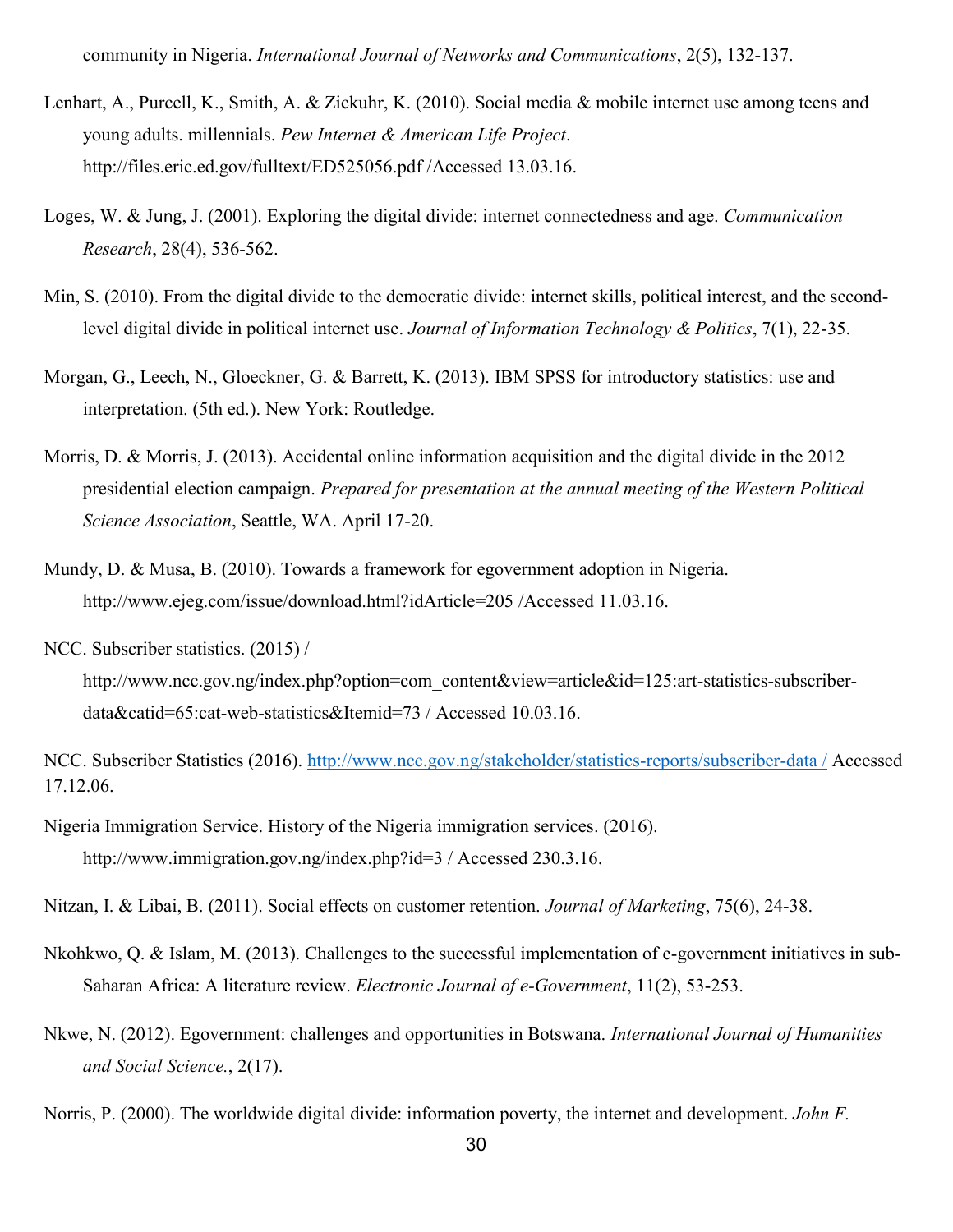*Kennedy School of Government - Harvard University.* /

http://www.hks.harvard.edu/fs/pnorris/Acrobat/psa2000dig.pdf / Accessed 5.03.16.

- Norris, P. (2006). The world-wide digital divide: information poverty, the internet, and development. Presented at the Annual Meeting of the Political Studies, 1-6.
- Nwalo, K. (2000). Collaboration in the provision and utilization of IT facilities for library and information science education in Nigeria. *Information Technology In Library and Information Science Education In Nigeria*, 32- 41.
- OECD. *Understanding the digital divide*. (2001). /http://www.oecd.org/sti/1888451.pdf / Accessed 17.03.16.
- Oduneye, T. (2015). Research and Reports.
	- [http://www.ncc.gov.ng/index.php?option=com\\_content&view=article&id=1497&Itemid=67](http://www.ncc.gov.ng/index.php?option=com_content&view=article&id=1497&Itemid=67) /Accessed 15.12.06].
- Olufemi, F.J (2012). Electronic governance: myth or opportunity for Nigerian public administration. International *Journal of Academic Research in Business and Social Sciences*, 2(9).
- Omeire, E. & Omeire, C. (2014). New wine in old wine skin: an exploration of major constraints to e-government implementation in Nigeria. *European Scientific Journal*, 10 (14) / [http://eujournal.org/index.php/esj/article/viewFile/3424/3188 /](http://eujournal.org/index.php/esj/article/viewFile/3424/3188%20/) Accessed 11.04.16
- Pallant, J. (2010). SPSS survival manual: a step by step guide to data analysis using SPSS. (4th ed.). Maidenhead: Open University Press/McGraw-Hill.
- Park, S. & Kim, G. (2015). Same access, different uses, and the persistent digital divide between urban and rural internet users. *Social Science Research Network*.
- Parra-López, E., Bulchand-Gidumal, J., Gutiérrez-Taño, D. & Díaz-Armas, R. (2011). Intentions to use social media in organizing and taking vacation trips. *Computers in Human Behavior*, 27(2), 640-654.
- Po-An Hsieh, J., Rai, A. & Keil, M. (2008). Understanding digital inequality: comparing continued use behavioral models of the socio-economically advantaged and disadvantaged. *MIS Quarterly*, 32(1), 97-126.
- Prahalad, C. (2004). The fortune at the bottom of the pyramid. Harlow: *Financial Times Prentice Hall*, 1-13.
- Premium Times, (2015). Internet usage on Nigeria's GSM networks increases to 81 million Premium Times Nigeria. [http://www.premiumtimesng.com/news/top-news/180597-internet-usage-on-nigerias-gsm-networks](http://www.premiumtimesng.com/news/top-news/180597-internet-usage-on-nigerias-gsm-networks-increases-to-81-million.html%20/)[increases-to-81-million.html /](http://www.premiumtimesng.com/news/top-news/180597-internet-usage-on-nigerias-gsm-networks-increases-to-81-million.html%20/) Accessed 16.12.06.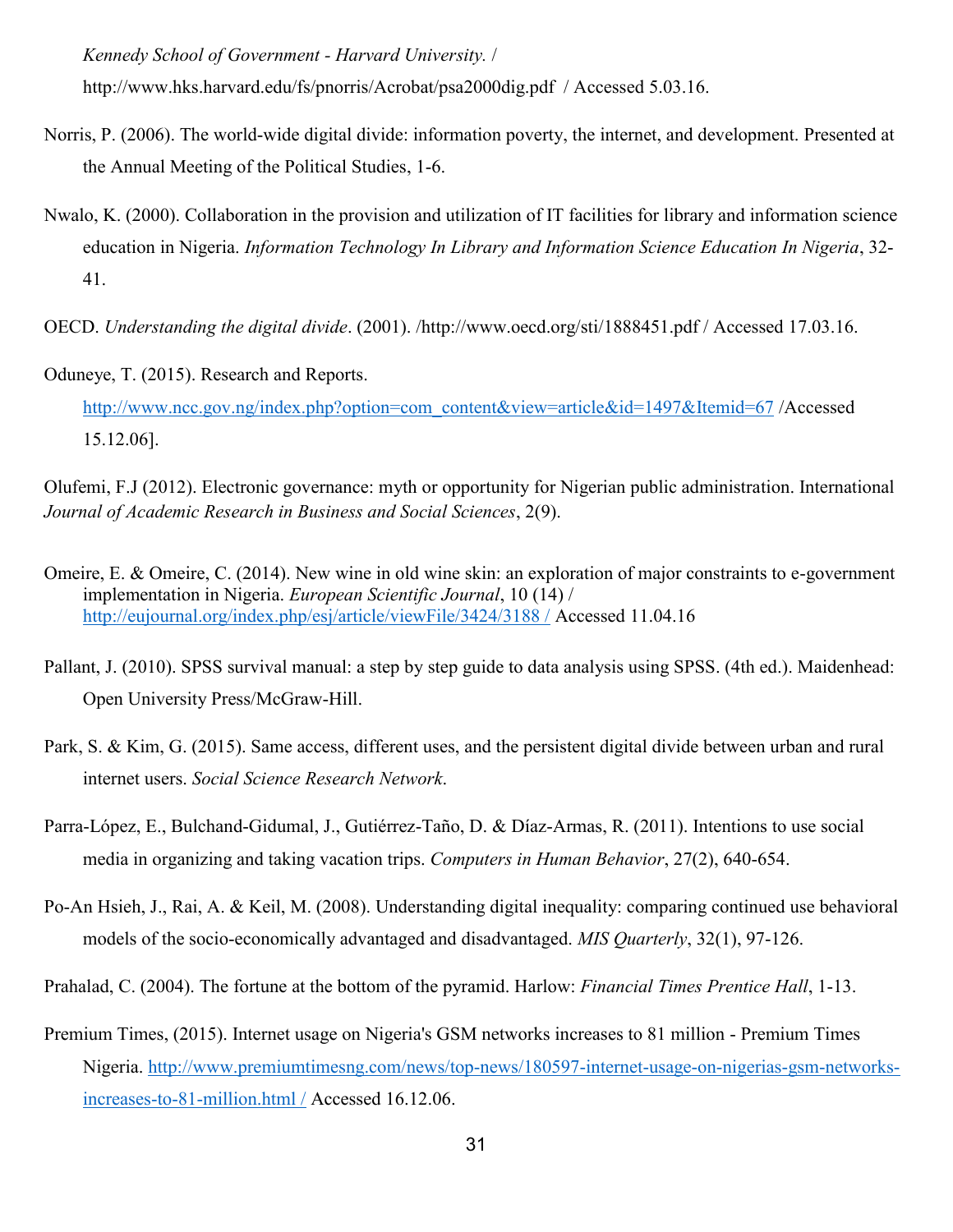- Puspitasari, L. & Ishii, K. (2016). Digital divides and mobile Internet in Indonesia: impact of smartphones, *Telematics and Informatics*, 33 (2), 472-483
- Reddick, C. (2010). Comparative e-government. New York: Springer.
- Rouvinen, P. (2006). Diffusion of digital mobile telephony: are developing countries different?. *Telecommunications Policy*, 30(1), 46-63.
- Rustad, M. & Paulsson, S. (2005). Monitoring employee e-mail and internet usage: avoiding the omniscient electronic sweatshop:. Insights from Europe. *University of Pennsylvania Journal of Labor and Employment Law*, 7.
- Sellitto, C. & Martin, B. (2003). Web Site Adoption: A Study of 107 Victorian SME wineries. In: *Proceedings of the 9th Ninth Australian World Wide Web (AusWeb) Conference*. Sanctuary Cove, Queensland, 23-32.
- Servon, L. & Nelson, M. (2001). Community technology centers: narrowing the digital divide in low-income, urban communities. *Journal of Urban Affairs*, 23(3&4), 279-290.
- Shirazi, F., Ngwenyama, O. & Morawczynski, O. (2010). ICT expansion and the digital divide in democratic freedoms: An analysis of the impact of ICT expansion, education and ICT filtering on democracy. *Telematics and Informatics*, 27(1), 21-31.
- Sitawa-Ogutu, J. & Rege, R. (2010). Bridging the digital divide: a literature review. In: 12th KARI Biennial Scientific Conference. *Kenya Agricultural Research Institute*,1317-1323.
- Sylvester, D. & McGlynn, A. (2010). The digital divide, political participation, and place. *Social Science Computer Review*, 28(1), 64-74.
- Taylor, T. & Owusu, E. (2012). Factors affecting internet and e-commerce adoption among small and mediumsized enterprise non-traditional exporters: case studies of Ghanaian handicraft exporters. *European Journal of Business and Management*, 4(13).
- Tayo, O., Thompson, R. & Thompson, E. (2015). Impact of the digital divide on computer use and internet access on the poor in Nigeria. *Journal of Education and Learning*, 5(1), 1.
- Thayer, S. & Ray, S. (2006). Online communication preferences across age, gender, and duration of internet use. *CyberPsychology & Behavior*, 9(4), 432-440.
- The World Factbook, The world factbook: Africa, Nigeria. (2016)./ [https://www.cia.gov/library/publications/the](https://www.cia.gov/library/publications/the-world-factbook/geos/ni.html%20/)[world-factbook/geos/ni.html /](https://www.cia.gov/library/publications/the-world-factbook/geos/ni.html%20/) Accessed 13.12.16.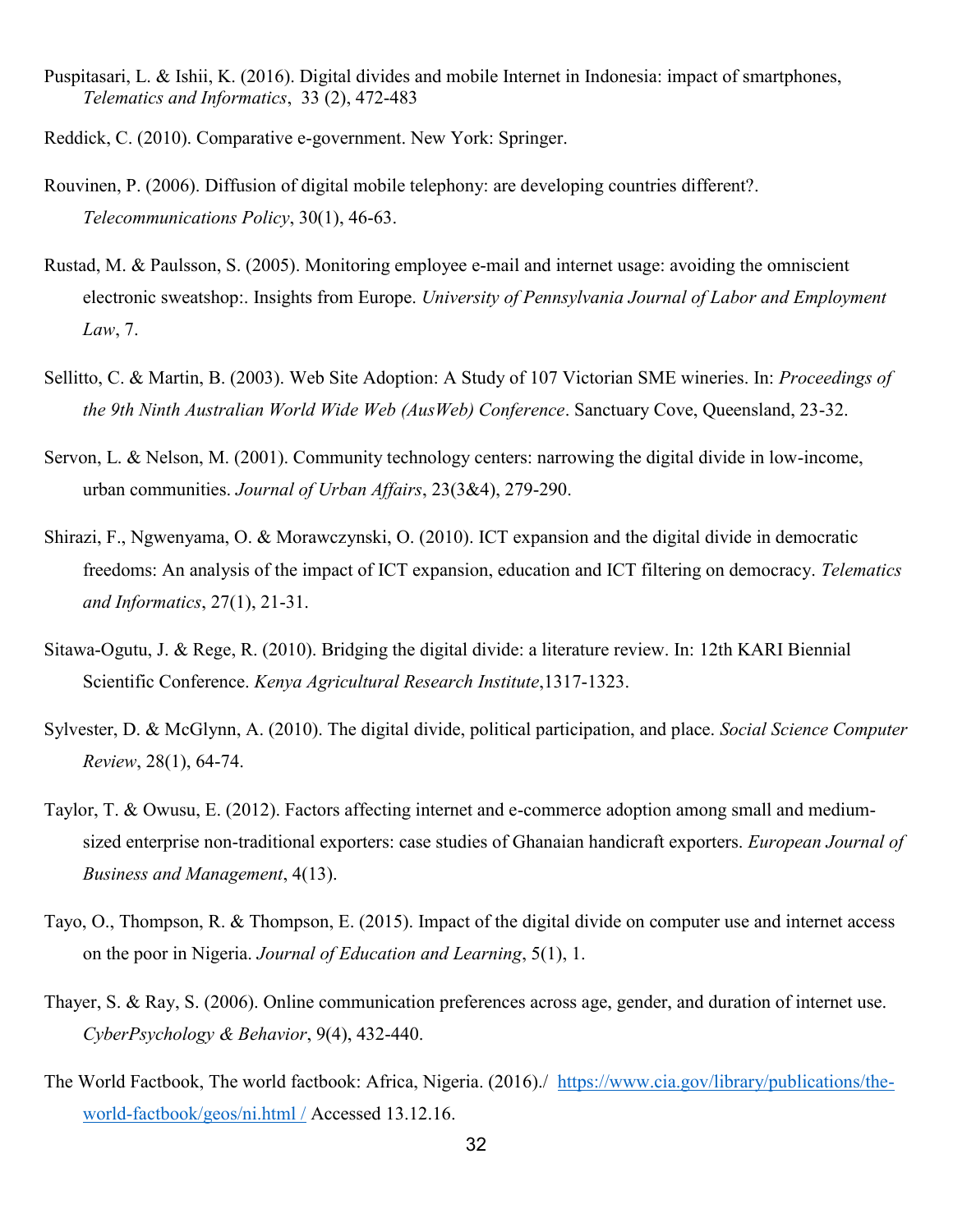- Thompson, M. & Walsham, G. (2010). ICT research in Africa: need for a strategic developmental focus. *Information Technology for Development*, 16(2), 112-127.
- UN. United Nations e-government survey 2014: e-government for the future we want. (2014) / http://unpan3.un.org/egovkb/Portals/egovkb/Documents/un/2014-Survey/E-Gov\_Complete\_Survey-2014.pdf 1 Accessed 13.03.16.

van Deursen, A. & van Dijk, J. (2010). Internet skills and the digital divide. *New Media & Society*, 13(6), 893-911.

- van Dijk, J. & Hacker, K. (2003). The digital divide as a complex and dynamic phenomenon. *The Information Society*, 19(4), 315-326.
- Vicente, M. & Lopez, A. (2011). Assessing the regional digital divide across the European Union-27. *Telecommunications Policy*, 35(3), 220-237.
- Vu, K. (2011). ICT as a source of economic growth in the information age: empirical evidence from the 1996–2005 period. *Telecommunications Policy,* 35(4), 357-372.
- Wanasika, I. (2003). In search of global leadership. *Journal of International Business and Cultural St*udies, 1-17.
- Warschauer, M. (2002). Reconceptualizing the digital divide. First Monday, 7(7). http://firstmonday.org/article/view/967/888/ Accessed 11.04.16.
- Warschauer, M. (2012). The digital divide and social inclusion | *Americas Quarterly*. / [http://www.americasquarterly.org/warschauer /](http://www.americasquarterly.org/warschauer%20/) Accessed 16.03.16.
- Wasserman, I. & Richmond-Abbott, M. (2005). Gender and the internet: causes of variation in access, level, and scope of use. *Social Science Q*, 86(1), 252-270.
- White, C. (2012). Digital divide: if you're reading this, you're one of the lucky ones [INFOGRAPHIC]. / http://mashable.com/2012/02/05/digital-divide-infographic/ Accessed 13.03.16
- Wilson, K., Wallin, J. & Reiser, C. (2003). Social stratification and the digital divide. *Social Science Computer Review,* 21(2), 133-143.
- Yonazi, J., Sol, H.& Albert, B. (2010). Exploring issues underlying citizen adoption of egovernment initiatives in developing countries: the case of Tanzania. *Electronic Journal of e-Government*, 8(2), 176-188.
- Zhong, Z. (2011). From access to usage: the divide of self-reported digital skills among adolescents. *Computers & Education*, 56(3), 736-746.